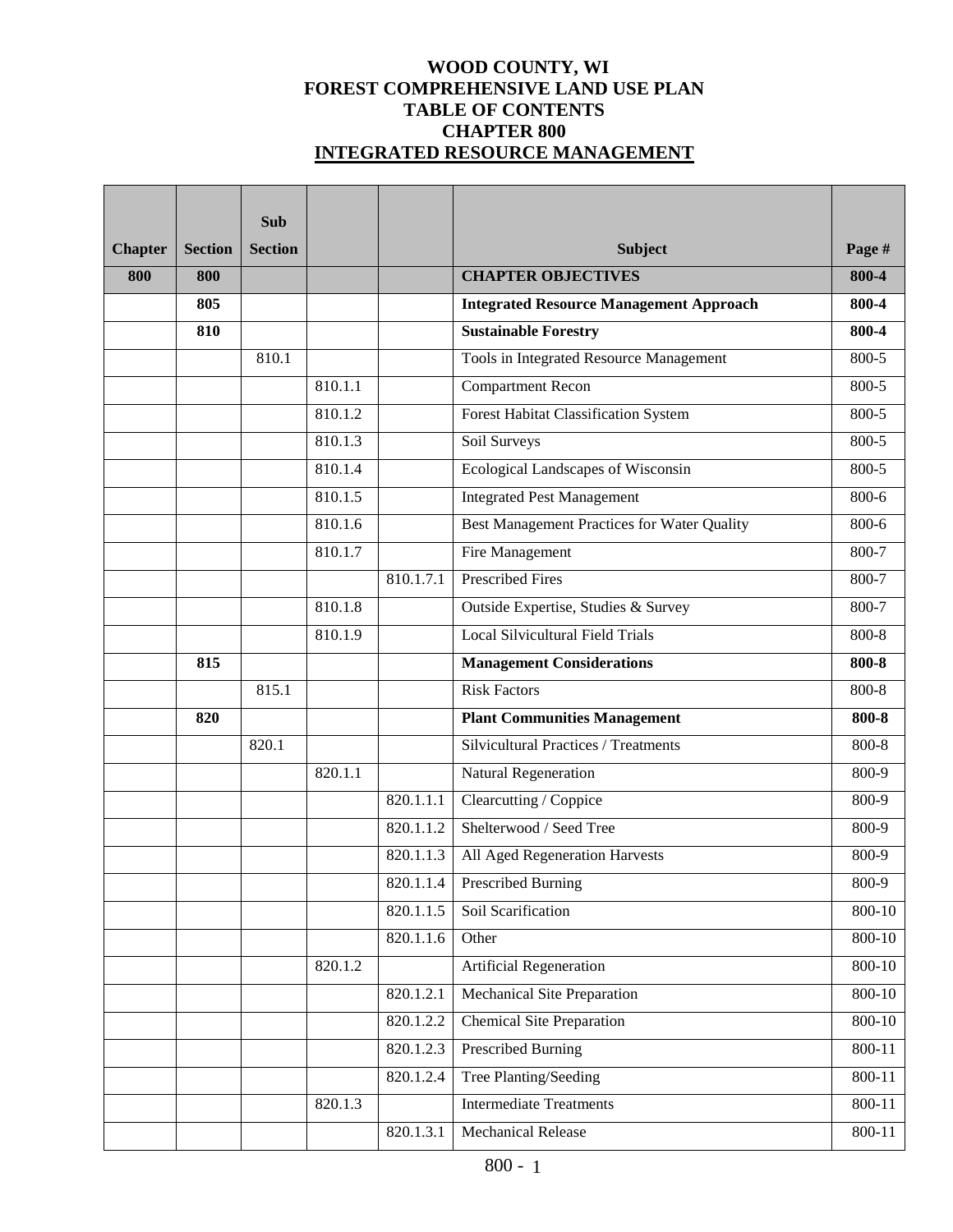|     |       |         | 820.1.3.2 | <b>Chemical Release</b>                                    | 800-12     |
|-----|-------|---------|-----------|------------------------------------------------------------|------------|
|     |       |         | 820.1.3.3 | Non-Commercial Thinning                                    | 800-12     |
|     |       |         | 820.1.3.4 | Thinning/Intermediate Cuts                                 | 800-12     |
|     |       |         | 820.1.3.5 | Pruning                                                    | 800-12     |
|     | 820.2 |         |           | Silvicultural Prescriptions                                | 800-12     |
|     |       | 820.2.1 |           | <b>Even-Aged Management</b>                                | 800-12     |
|     |       |         | 820.2.1.1 | Aspen                                                      | 800-13     |
|     |       |         | 820.2.1.2 | Oak                                                        | $800 - 14$ |
|     |       |         | 820.2.1.3 | Red and White Pine                                         | 800-15     |
|     |       | 820.2.2 |           | <b>Uneven-Aged Management</b>                              | 800-17     |
|     | 820.3 |         |           | <b>Locally Uncommon Trees/Forest Types</b>                 | 800-17     |
|     |       | 820.3.1 |           | American Elm                                               | $800 - 17$ |
|     |       | 820.3.2 |           | <b>Butternut</b>                                           | $800 - 17$ |
|     | 820.4 |         |           | Forest Types Requiring Intensive Effort to Regenerate      | 800-18     |
|     |       | 820.4.1 |           | Northern Red Oak                                           | 800-18     |
|     | 820.5 |         |           | Invasive Plant Species of Concern                          | 800-18     |
|     | 820.6 |         |           | <b>Legally Protected and Special Concern Plant Species</b> | 800-19     |
|     | 820.7 |         |           | <b>Tree Retention Guidelines</b>                           | 800-19     |
|     | 820.8 |         |           | <b>Biomass Harvesting Guidelines</b>                       | 800-27     |
| 825 |       |         |           | <b>Animal Species Management</b>                           | 800-27     |
|     | 825.1 |         |           | <b>Technical Planning</b>                                  | 800-27     |
|     | 825.2 |         |           | Guidelines                                                 | 800-28     |
|     | 825.3 |         |           | Inventory                                                  | 800-28     |
|     |       |         |           |                                                            | 800-28     |
|     | 825.4 |         |           | Resource Management Considerations For Wildlife            |            |
|     |       | 825.4.1 |           | <b>General Management Policies</b>                         | 800-28     |
|     | 825.5 |         |           | Importance of Habitats                                     | 800-29     |
|     |       | 825.5.1 |           | <b>Non-Forested Habitats</b>                               | 800-29     |
|     |       | 825.5.2 |           | <b>Aquatic Habitats</b>                                    | 800-29     |
|     |       | 825.5.3 |           | Riparian and Other Non-Managed Areas                       | 800-29     |
|     |       | 825.5.4 |           | <b>Early Successional Forests</b>                          | 800-29     |
|     |       |         | 825.5.4.1 | Aspen                                                      | 800-30     |
|     |       |         | 825.5.4.2 | <b>Jack Pine</b>                                           | 800-30     |
|     |       | 825.5.5 |           | Conifers                                                   | 800-30     |
|     |       |         | 825.5.5.1 | <b>Lowland Conifer</b>                                     | 800-30     |
|     |       | 825.5.6 |           | Oak Management                                             | 800-30     |
|     |       | 825.5.7 |           | Uneven/All Aged Management                                 | 800-31     |
|     |       | 825.5.8 |           | <b>Large Forest Blocks</b>                                 | 800-31     |
|     |       | 825.5.9 |           | Grasslands, Openings, Upland Brush                         | 800-31     |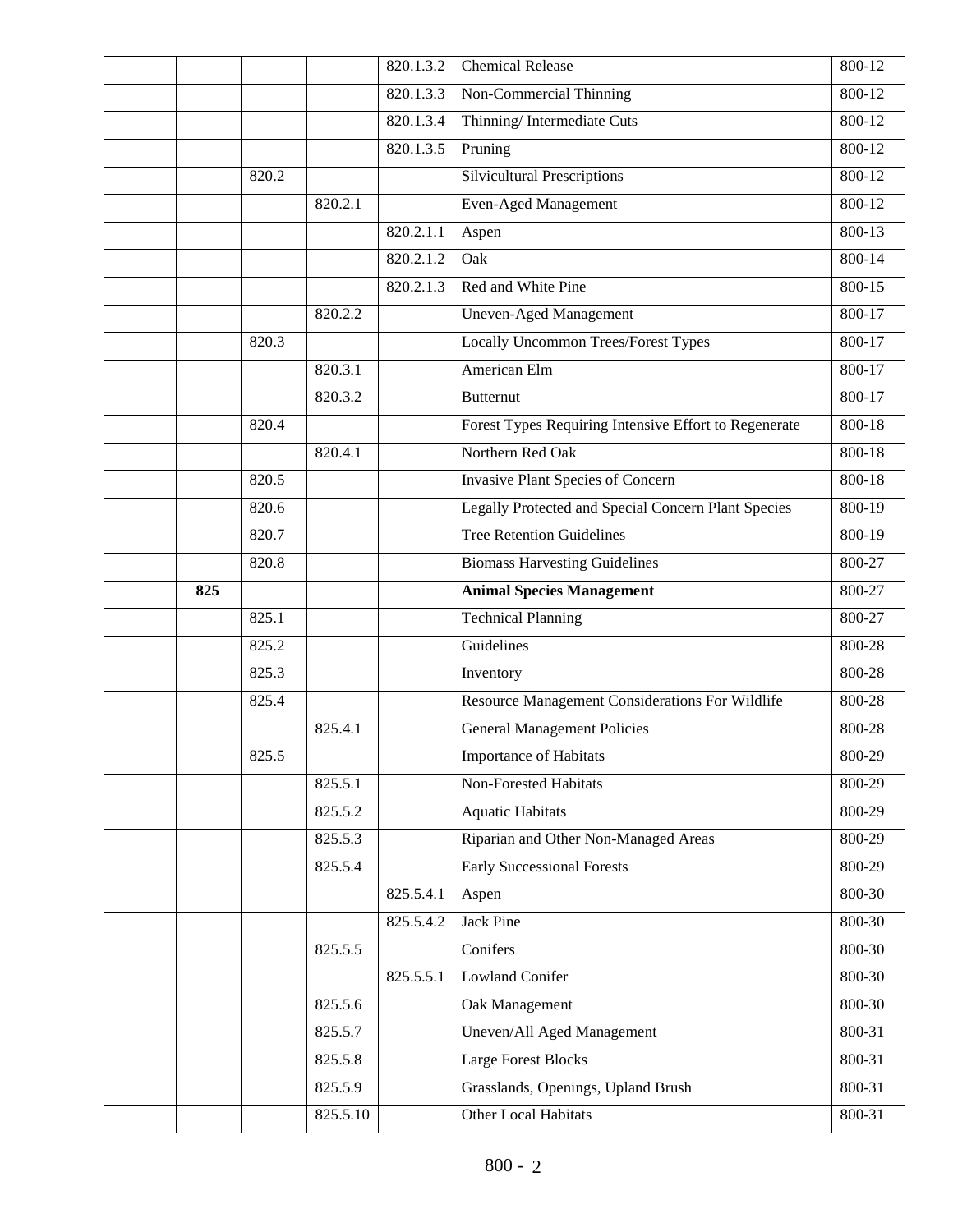|     | 825.6 |         | <b>Intensive Wildlife Management Projects</b>      | 800-31 |
|-----|-------|---------|----------------------------------------------------|--------|
|     |       | 825.6.1 | Wisconsin Wildlife Action Plan/Species of Greatest | 800-31 |
|     |       |         | <b>Conservation Need (SGCN)</b>                    |        |
|     | 825.7 |         | Fish and Waters Management                         | 800-32 |
|     |       | 825.7.1 | <b>Technical Planning and Surveys</b>              | 800-32 |
|     |       | 825.7.2 | <b>Special Projects</b>                            | 800-32 |
|     |       | 825.7.3 | Shoreland Zoning                                   | 800-32 |
|     |       | 825.7.4 | <b>Access and Development</b>                      | 800-33 |
|     |       | 825.7.5 | <b>Important Water Resources</b>                   | 800-33 |
| 830 |       |         | <b>Exceptional Resources/Unique Areas</b>          | 800-33 |
|     | 830.1 |         | HCVF for FSC and Dual Certified Counties           | 800-33 |
|     | 830.2 |         | Areas Recognized By State and Federal Government   | 800-34 |
|     |       | 830.2.1 | <b>State Natural Areas</b>                         | 800-34 |
|     |       | 830.2.2 | <b>State Scientific Areas</b>                      | 800-37 |
|     |       | 830.2.3 | <b>Endangered Species Habitats</b>                 | 800-37 |
|     |       | 830.2.4 | <b>Rare Communities</b>                            | 800-37 |
|     | 830.3 |         | <b>Culturally Significant Sites</b>                | 800-37 |
|     |       | 830.3.1 | <b>Burial Mounds, Cemetaries</b>                   | 800-37 |
|     |       | 830.3.2 | Logging Camps, Dams, Forest History                | 800-38 |
|     |       | 830.3.3 | Landmarks                                          | 800-38 |
| 835 |       |         | <b>Aesthetics</b>                                  | 800-38 |
|     | 835.1 |         | Aesthetic Management                               | 800-38 |
|     | 835.2 |         | <b>Aesthetic Management Zones</b>                  | 800-38 |
|     |       | 835.2.1 | <b>Aesthetic Management Examples</b>               | 800-38 |
|     |       | 835.2.2 | <b>Aesthetic Management Prescriptions/Options</b>  | 800-39 |
| 840 |       |         | <b>Landscape Management</b>                        | 800-39 |
|     | 840.1 |         | <b>Conservation of Biological Diversity</b>        | 800-39 |
|     | 840.2 |         | <b>Habitat Fragmentation</b>                       | 800-39 |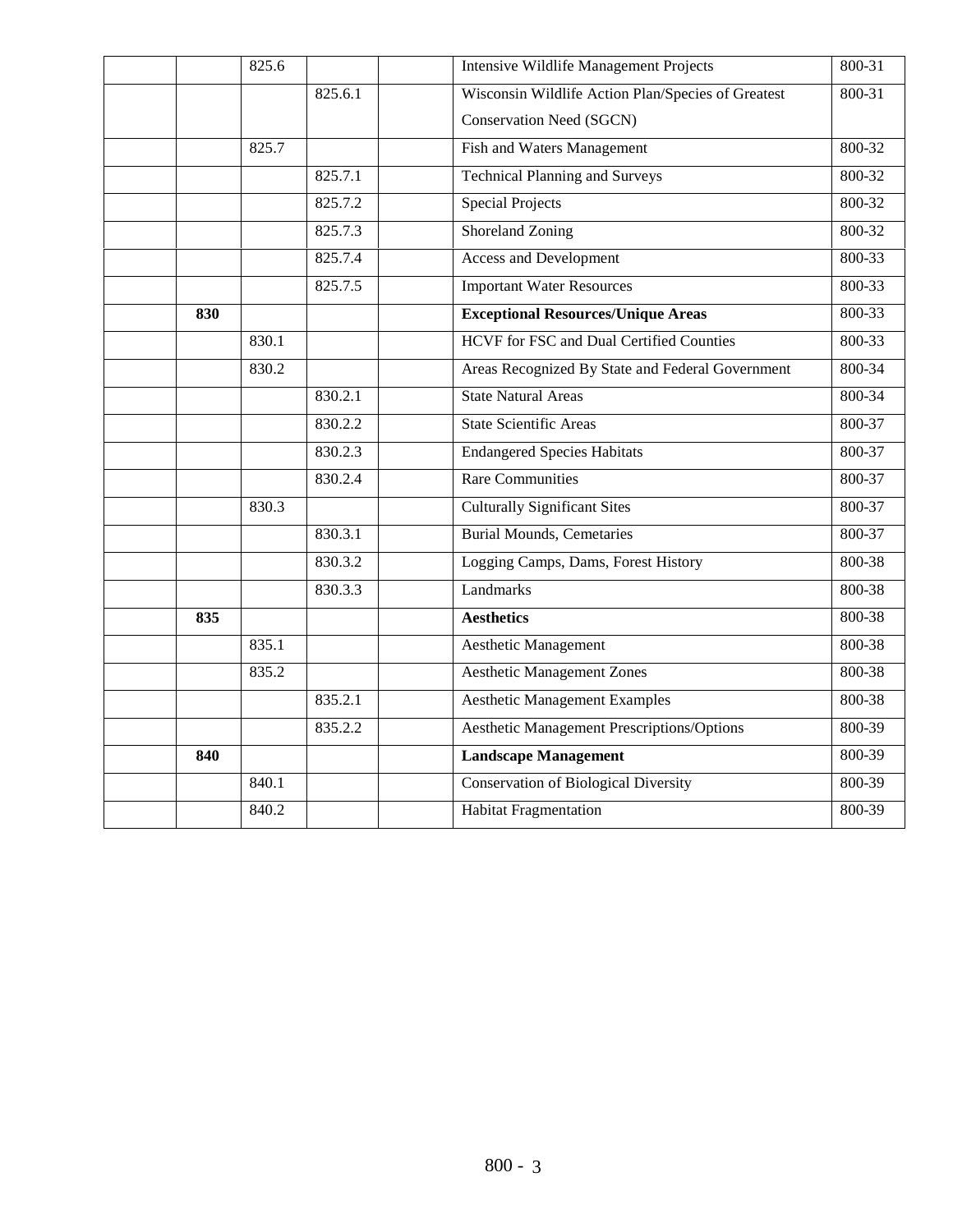#### **800 CHAPTER OBJECTIVES**

- 1. To introduce and communicate to the public, the County Board of Supervisors, and to the Wisconsin DNR, the integrated resource approach that forestry, wildlife and other natural resource staff will use on the Wood County Forest during this planning period.
- 2. Counties may wish to consider "Integrated Resource Management Units" (IRMU) that will identify and summarize the natural resources, social and physical management potential and opportunities for each unit. Although Wood County Forest accommodates certain areas associated with specialized uses (e.g. ATV Intensive Use Area, Public Shooting Range), there are no areas managed or planned for any special timber or habitat management different from the rest of the forest. Should this situation change and specific IRMUs be developed in the future, they will be identified in this chapter as well as Chapter 3000.

#### **805 INTEGRATED RESOURCE MANAGEMENT APPROACH**

Integrated Resource Management is defined as: "the simultaneous consideration of ecological, physical, economic, and social aspects of lands, waters and resources in developing and implementing multiple-use, sustained yield management" (Helms, 1998).

This balance of ecological, economic, and social factors is the framework within which the Wood County Forest is managed.

**The working definition of Integrated Resource Management means, in large part, keeping natural communities of plants and animals and their environments healthy and productive so people can enjoy and benefit from them now and in the future.** 

The remainder of this chapter is written to help communicate how the Forest is managed on an integrated resource approach.

#### **810 SUSTAINABLE FORESTRY**

"The practice of managing dynamic forest ecosystems to provide ecological, economic, social and cultural benefits for present and future generations" NR 44.03(12) Wis. Adm.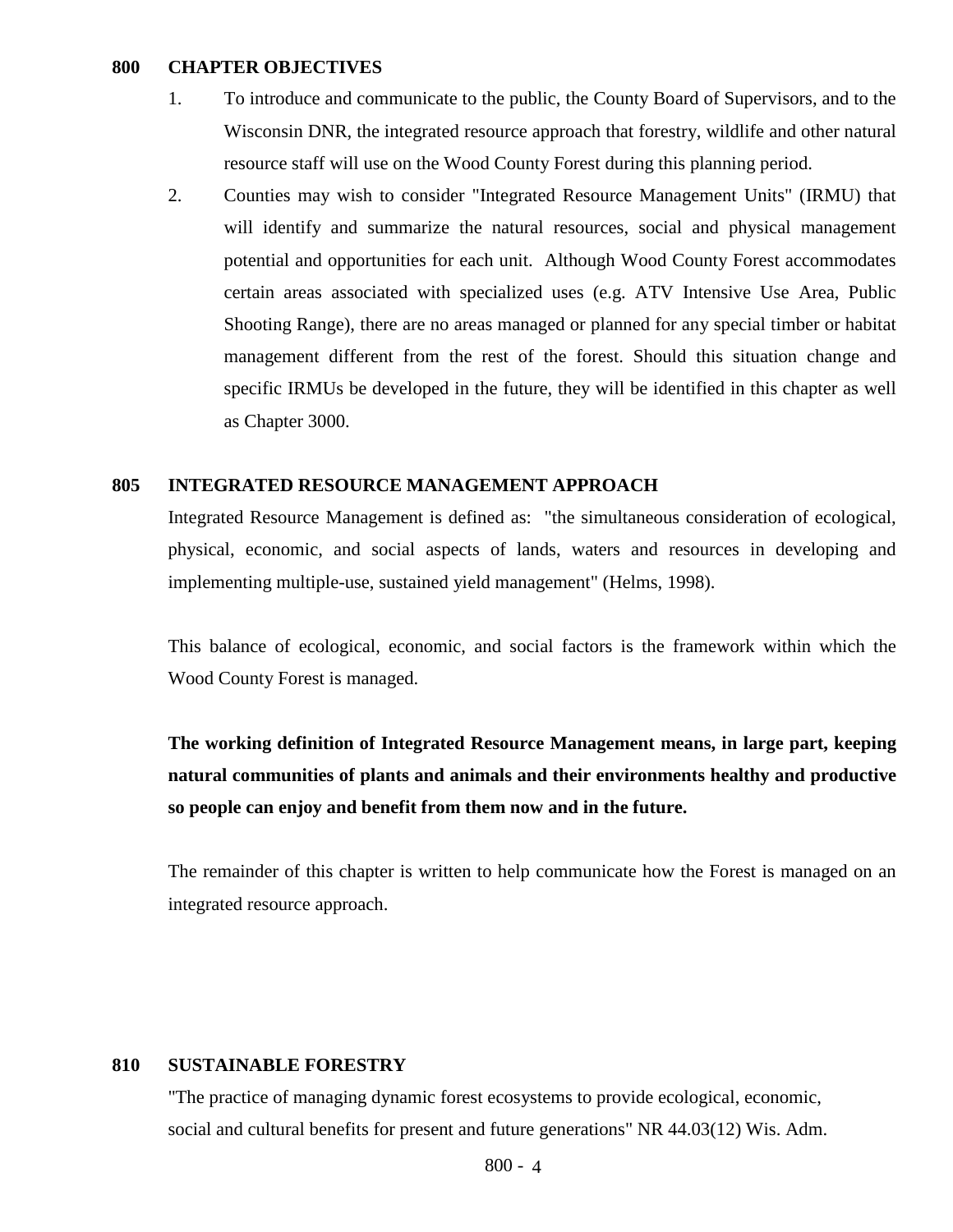Code and s.28.04 (1) (e), Wis. Stats.

**For the purpose of this chapter, sustainable forestry will be interpreted as the management of the Forest to meet the needs of the present without knowingly compromising the ability of future generations to meet their own needs (economic, social, and ecological) by practicing a land stewardship ethic which integrates the growing, nurturing, and harvesting of trees for useful products with the conservation of soil, air and water quality, and wildlife and fish habitat. This process is dynamic, and changes as we learn from past management.**

#### 810.1 TOOLS IN INTEGRATED RESOURCE MANAGEMENT

#### 810.1.1 Compartment Recon

The County will support and utilize the compartment reconnaissance procedures as set forth by the DNR Public Forest Lands Handbook 2460.5. WisFIRS serves as the database for housing recon information.

#### 810.1.2 Forest Habitat Classification System

The Forest Habitat Classification System (*A Guide to Forest Communities and Habitat Types of Northern Wisconsin Second Edition; Kotar, et al*.) is a natural classification system for forest communities and the sites on which they develop. It utilizes systematic interpretation of natural vegetation with emphasis on understory species.

Forest Habitat Classification Types are discussed in detail in the "Integrated Resource Management Units" (Section 880) section of this chapter.

### 810.1.3 Soil Surveys

Forestry staff's knowledge of forest ecology and their experience across the landscape can assist in associating forest habitat types and site indices with soil type information. These associations can be beneficial in determining management prescriptions for specific sites. WisFIRS contains soil survey data, and this information can be found on the NRCS website-based soil survey.

#### 810.1.4 Ecological Landscapes of Wisconsin

The Wisconsin DNR uses Ecological Landscapes of Wisconsin (WDNR Handbook 1805.1) which is an ecological land classification system based on the National Hierarchical Framework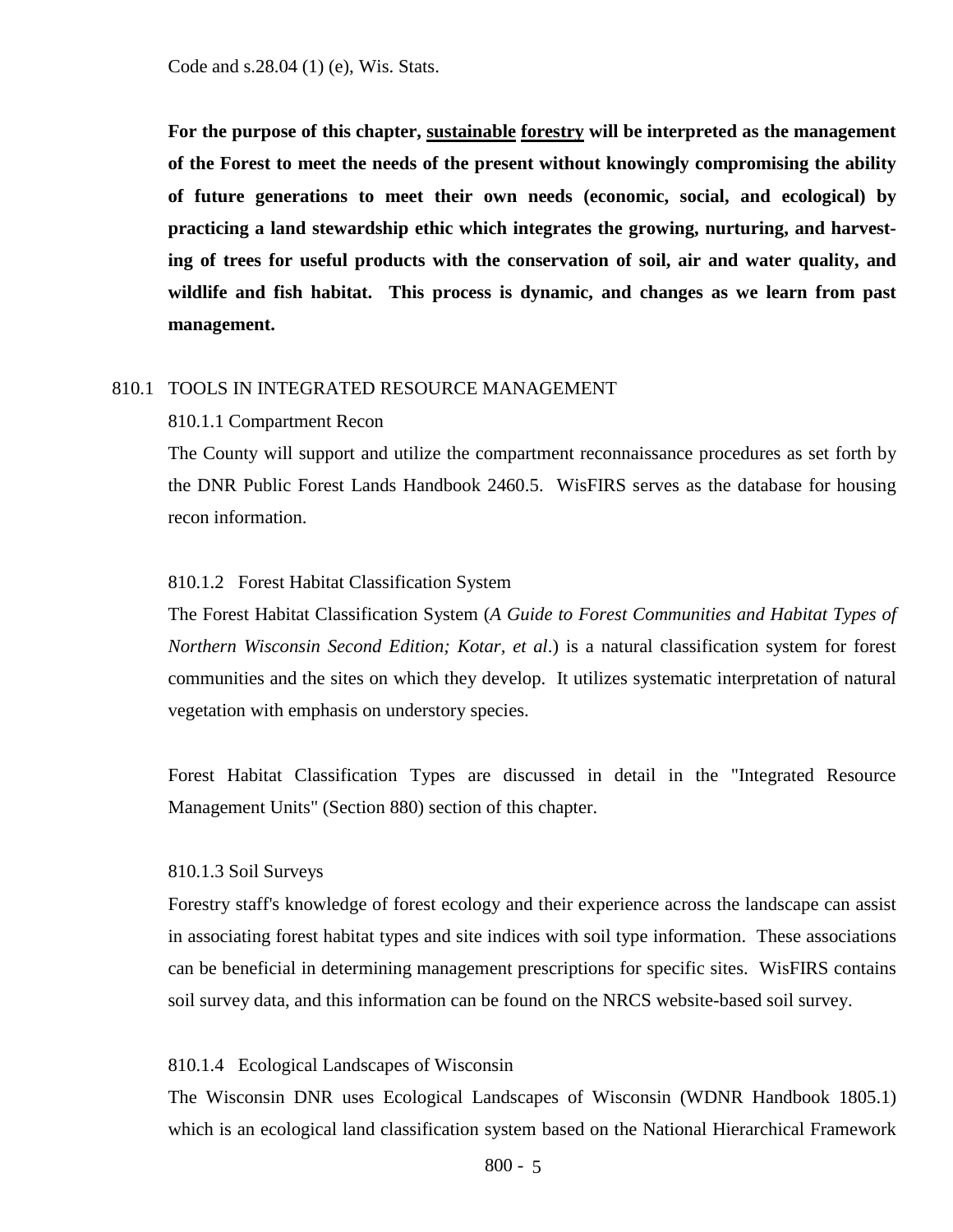of Ecological Units (NHFEU). Ecological landscapes distinguish land areas different from one another in ecological characteristics. A combination of physical and biological factors including climate, geology, topography, soils, water, and vegetation are used. They provide a useful tool and insight into ecosystem management. Land areas identified and mapped in this manner are known as ecological units.

Generally accepted silvicultural systems are prescribed on a stand level scale, in recognition of the position within an ecological landscape.

### 810.1.5 Integrated Pest Management

"The maintenance of destructive agents, including insects, at tolerable levels, by the planned use of a variety of preventive, suppressive, or regulatory tactics and strategies that are ecologically and economically efficient and socially acceptable"

The Committee has the authority to approve and direct the use of pesticides and other reasonable alternatives in an integrated pest management program on the Forest.

Refer to Chapter 600 (610.3) for discussion that is more detailed and integrated pest management strategies.

### 810.1.6 Best Management Practices for Water Quality

The most practical and cost-effective method to assure that forestry operations do not adversely affect water quality on the County Forest is to utilize "best management practices" (BMP's) as described in *Wisconsin's Forestry Best Management Practices for Water Quality. Publication number FR-093*.

Consistent with the aforementioned manual (page 6), Wood County will use BMP's on the Forest with the understanding that the application of BMP's may be modified for specific site conditions with guidance from a forester or other natural resource professional. Modifications will provide equal or greater water quality protection or have no impact on water quality. Areas with highly erodible soil types, proximity to streams or lakes, or steep slopes may require mitigating measures in excess of those outlined in the manual. All Wood County employees practicing forestry will receive BMP training. Additionally, Wood County will encourage BMP training of all logging contractors that operate on County timber sales.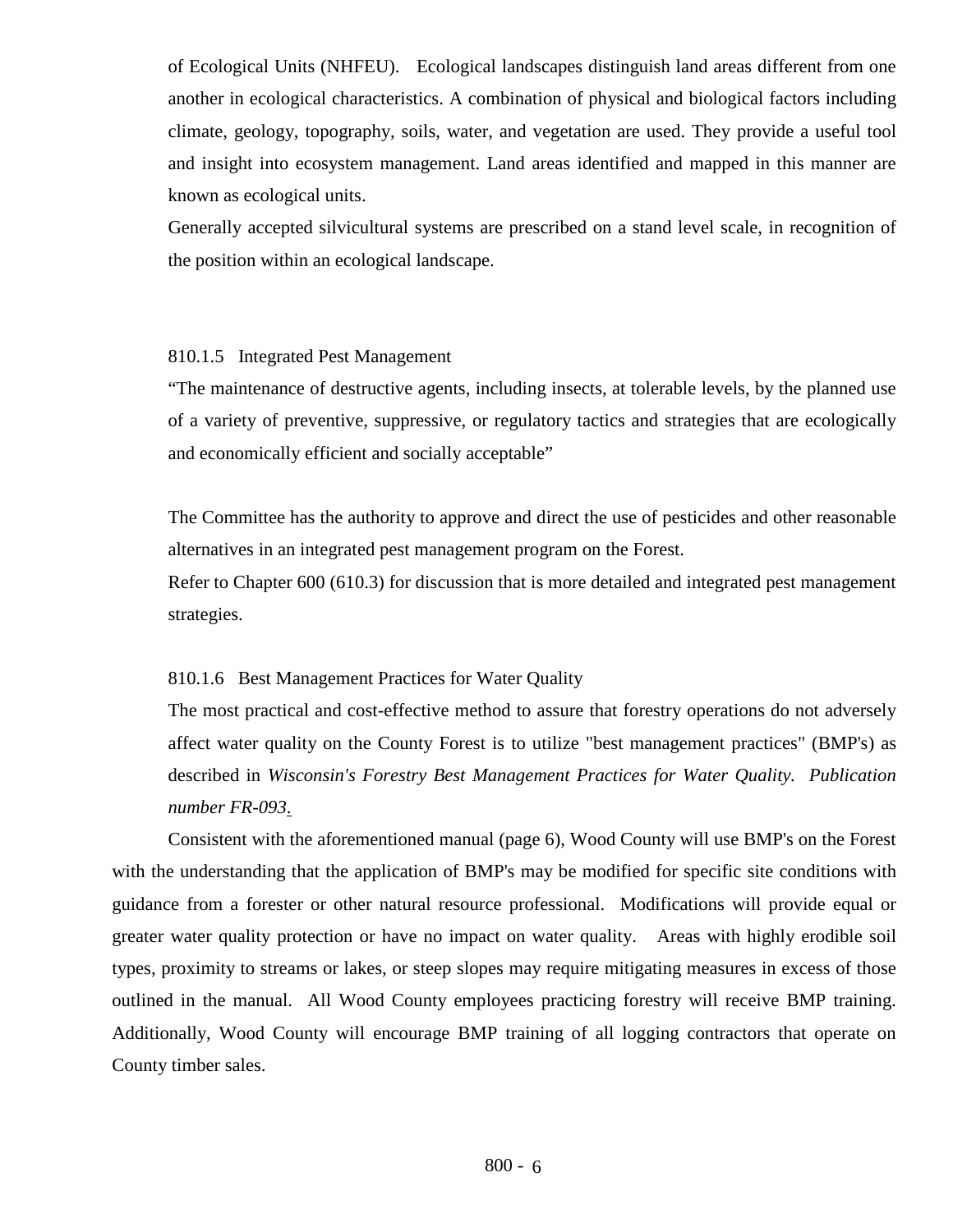# 810.1.7 Fire Management

Reference Chapter 600.

810.1.7.1 Prescribed Fire

Prescribed burning on the County Forest may play an important role in management. Many of the plant communities present today are the result of wild fires.

As the needs are presented to regenerate or maintain timber types or other plant communities, the Committee will examine the costs and benefits of each opportunity. Increased regulations, the county's cost of completing the burn, and the risk of breakouts and uncontrolled fires will have to be considered with any benefits of vegetation management through prescribed burning.

All prescribed burning will be done in accordance with Wisconsin State Statutes 26.12, 26.14, and the DNR Prescribed Burn Handbook 4360.5 and in cooperation with the Department of Natural Resources per section 605.5 of this plan.

810.1.8 Outside Expertise, Studies and Survey

Additional data necessary to make management decisions on the County Forest will be sought from agencies or individuals, who have the best capability and technical expertise, including, but not limited to:

- Water Resources: WDNR
- Wildlife Resources: WDNR
- Soil Resources: NRCS
- Mineral Resources: WDNR
- Wetland Resources: WDNR, Army Corps of Engineers, County Zoning
- Navigable Streams: WDNR, Army Corps of Engineers, County Zoning
- Floodplains: County Zoning
- Cultural Resources: WDNR, State Historical Society
- Entomology / Pathology: WDNR
- Endangered Resources: WDNR
- Forestry: Cooperative Field Trials, see WDNR website
- Other subjects as needed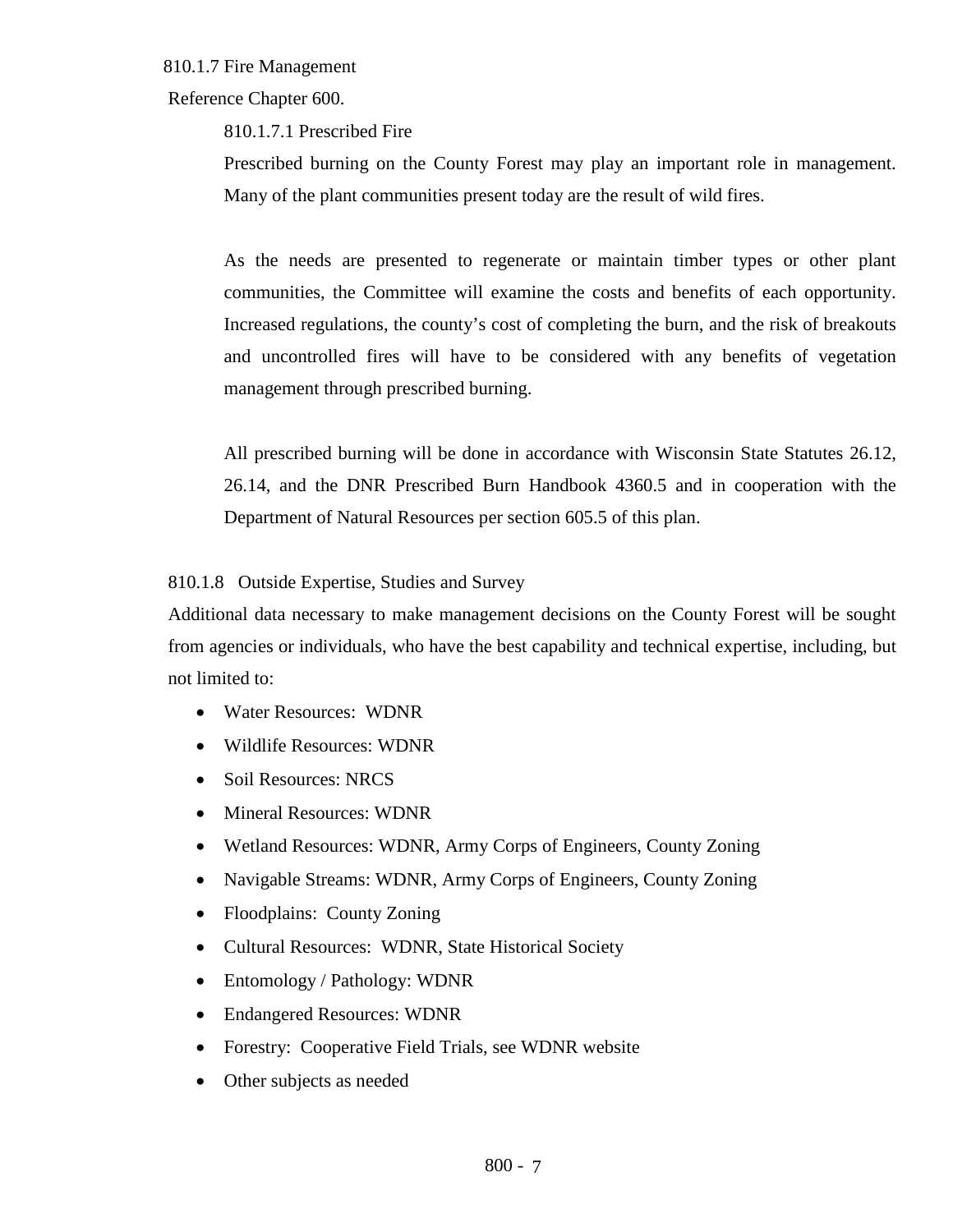810.1.9 Local Silvicultural Field Trials

To date, numerous silvicultural field trials have been completed, or are ongoing on Wisconsin's County Forests. However, currently there are no trials taking place on the Wood County Forest.

### **815 MANAGEMENT CONSIDERATIONS TO REDUCE LOSS**

### 815.1 RISK FACTORS

Refer to Chapter 600 for Wood County Forest plans for protection (i.e. fire, insects, diseases, illegal cutting, etc.).

Natural disasters and occurrences such as wind, flooding, fire are unpredictable. In the event of these and other occurrences, Wood County Forest will work to salvage the affected timber as quickly as possible given: immediate hazard to public, scope, location, time of year, markets, availability of contractors. Etc.

# **820 PLANT COMMUNITIES MANAGEMENT**

Wood County recognizes the importance of maintaining the diversity of the forest under an ecosystem approach. The process involved in making management decisions to encourage or not encourage specific species or communities is complex. It includes an understanding of:

- Objectives of the County
- Integration of landforms, soils, climate, and vegetative factors
- Habitat classification
- Past, present and future desired condition
- Surrounding ownership patterns and general objectives
- Wildlife habitat and other values
- Social needs

# 820.1 SILVICULTURAL PRACTICES/TREATMENTS

Silviculture is the art and science of controlling forest composition, structure, and growth to maintain and enhance the forest's utility for any purpose. These practices are based on research and general silviculture knowledge of the species being managed. The goal is to encourage vigor within all developmental stages of forest stands, managed in an even aged or uneven aged system. The application of silviculture to a diverse forest needs a unified, systematic approach. The DNR Public Forest Lands Handbook (2460.5) and DNR Silvicultural Guidance will be used as guidelines for management practices used on the County Forest.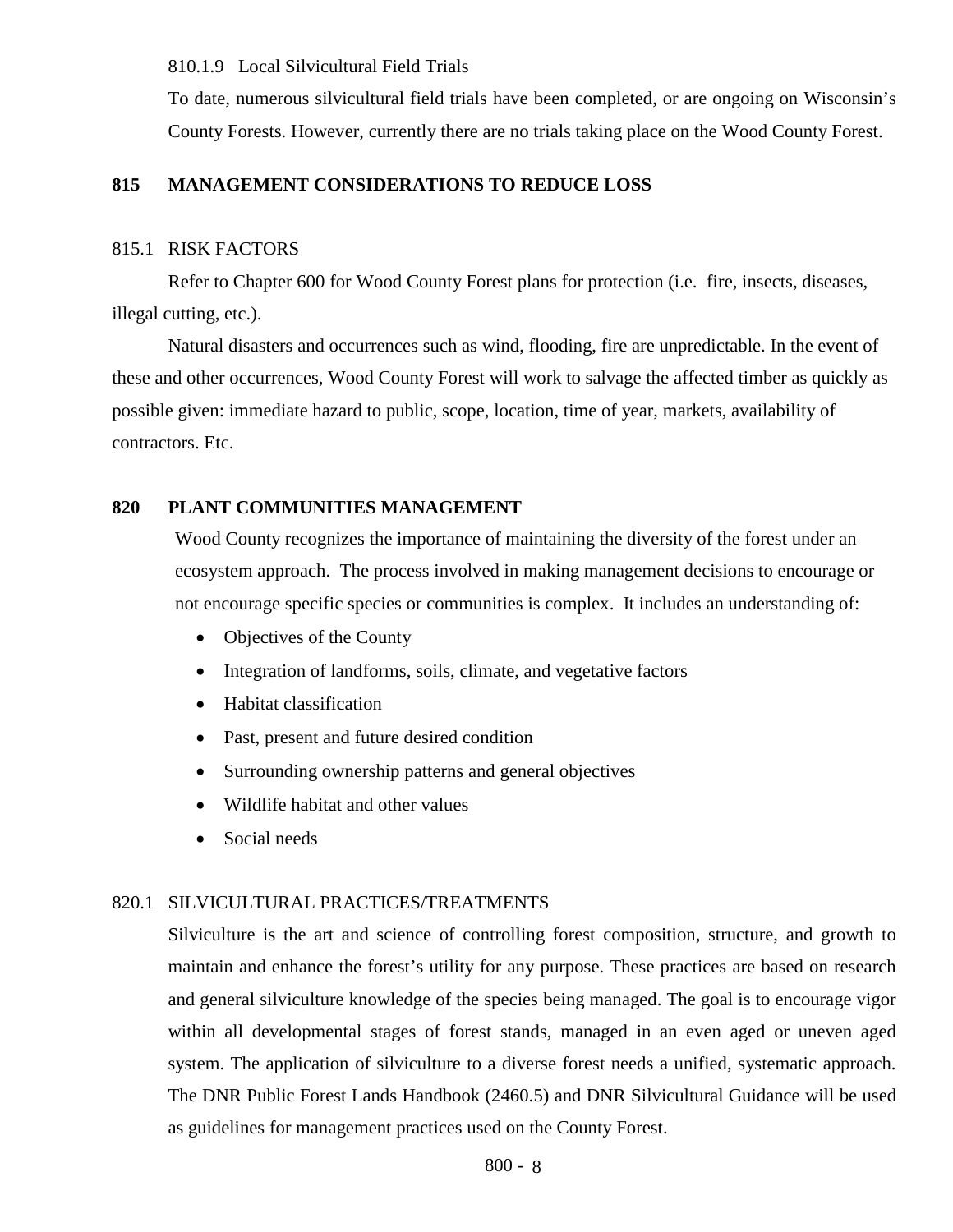#### 820.1.1 Natural Regeneration

 Where feasible, natural regeneration will be encouraged with silvicultural methods that promote regrowth and recruitment of the forest. In general, the particular silvicultural method chosen will depend on the biological functions of the target species or forest type.

#### 820.1.1.1 Clearcutting/Coppice

Clearcutting is a silvicultural method used to regenerate shade intolerant species. Complete or nearly complete removal of the forest canopy will stimulate the regeneration and growth of species such as aspen, jack pine and white birch. This method is also used as a final rotation removal in species such as red oak, red pine and others. Tree retention guidelines are followed when prescribing clear-cut or coppice cuts.

#### 820.1.1.2 Shelterwood / Seed Tree

Shelterwood harvest is a method used to regenerate mid-shade tolerant and shade tolerant species. Partial canopies stimulate regeneration, enhance growth and can provide seed source. Canopies are eventually removed. This method is used for white birch, white pine, red oak, and northern hardwood (when managing even aged).

#### 820.1.1.3 All Aged Regeneration Harvests

All aged regeneration harvests are used in shade tolerant species. Gaps in the forest canopy allow regeneration to occur throughout the stand. Over time, multiple entries into the stand will create multiple age class structure with the intent of creating a fully regulated stand. All aged regeneration harvests may be prescribed in the form of single tree selection, group selection or patch selection. This method is used in northern hardwood and occasionally in swamp hardwoods (when managing for all aged)

#### 820.1.1.4 Prescribed Burning

Prescribed burning may be utilized as a tool to promote regeneration. A few forest types in the Wood County Forest are ecologically tied to fire. Burning may create seeding conditions or release regeneration from competing vegetation. Although prescribed fire has not been used on the Wood County Forest, it is a tool available to forest managers, and may be used for regeneration of red oak, jack pine or white pine. Any prescribed burns will be conducted in consultation with Wisconsin DNR Forestry personnel, according to DNR Prescribed Burn Handbook 4360.5, and according to DNR burning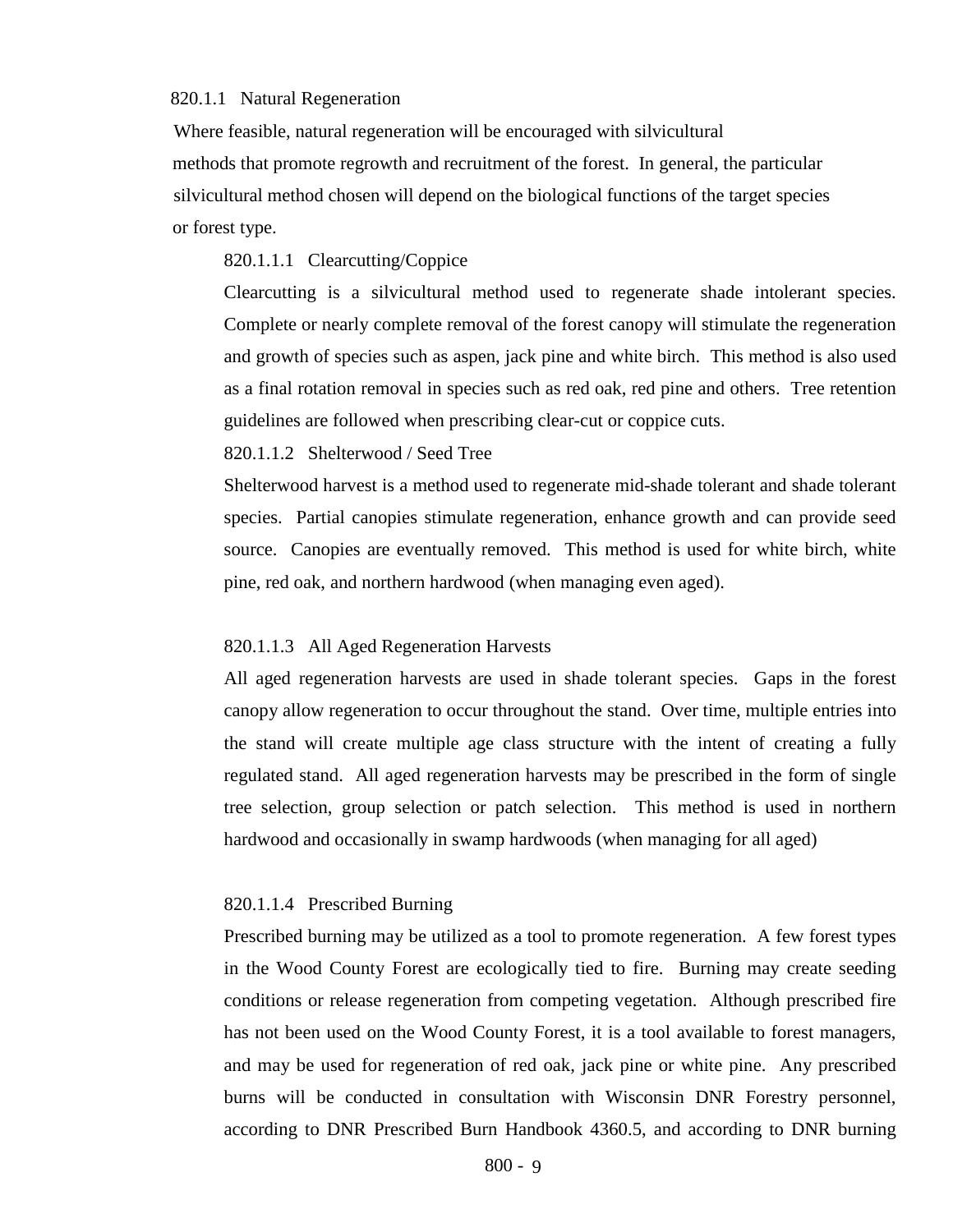regulations.

### 820.1.1.5 Soil Scarification

Scarification is a technique used to prepare a seedbed beneath forest stands scheduled for harvest and regeneration. This mechanical disturbance that exposes bare mineral seedbeds and creates conditions necessary for regeneration of various species. Disturbance that mixes seed into duff and soil layers creates optimal conditions for regeneration of oak, white birch, fir and others. Wood County may utilize salmon blades, root rakes, straight blade, and anchor chain for soil scarification.

### 820.1.1.6 Other

Other natural regeneration techniques may be considered where necessary and appropriate. New methods for natural regeneration are continually tested for effectiveness.

#### 820.1.2 Artificial Regeneration

 When natural regeneration fails, or when tree species present do not coincide with management objectives for the site, artificial means will be employed to establish a desirable stand of trees. Artificial regeneration on a site usually requires some form of site preparation followed by seeding or planting.

#### 820.1.2.1 Mechanical Site Preparation

Mechanical site preparation includes the use of soil disturbance equipment such as a disc, roller chopper, patch scarifier, disk trencher, root rake, or V-plow prior to tree planting or seeding. These types of equipment are used to reduce logging debris to a smaller size, incorporate debris into the soil, clear brush and debris from the site, prepare a bare mineral seedbed, and to reduce competition from other vegetation.

#### 820.1.2.2 Chemical Site Preparation

Herbicide application can be an effective means of controlling unwanted vegetation in order to establish seedlings or plantations. It should be used sparingly and in situations where mechanical treatment is not expected to provide the level of vegetative control needed. Chemical will be applied in strict accordance with label recommendations, requirements, and under the oversight of a certified applicator. The objective of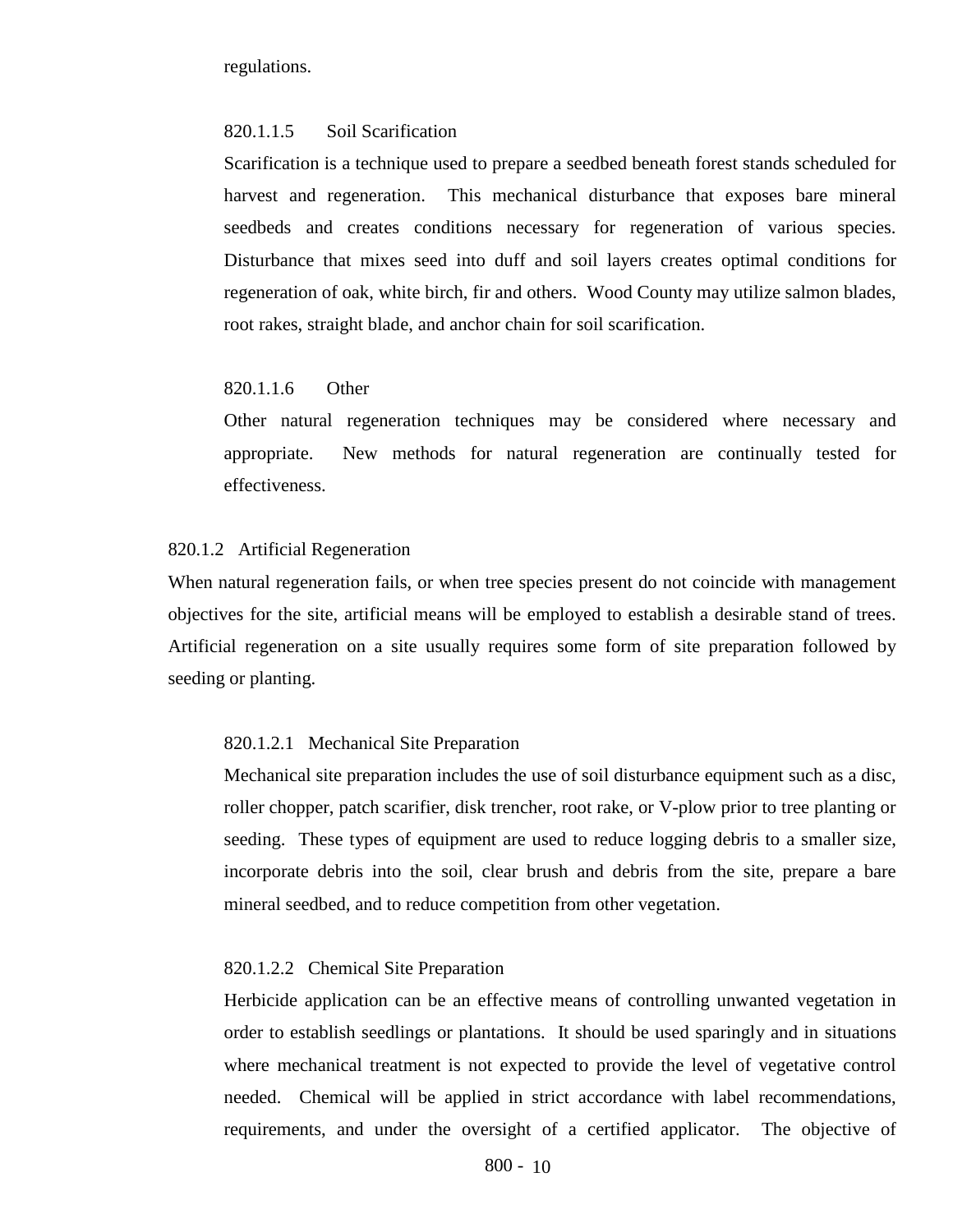herbicide use is not to kill all competing vegetation, but rather kill or set back competing vegetation enough to allow establishment of a reasonably stocked stand of desirable tree trees. Proximity to private lands, residences, highways, and other public use areas shall be considered in selecting both the herbicide(s) and the means of application. Herbicides will normally be applied with motorized, ground based equipment, hand applications, or aerially. A written prescription for each herbicide application will be prepared and kept on file.

#### 820.1.2.3 Prescribed Burning

Prescribed burning for site preparation can be used to reduce logging debris, clear the site, reduce competing vegetation, and to release nutrients into the soil.

### 820.1.2.4 Tree Planting / Seeding

Both machine and/or hand planting/seeding will be utilized to insure adequate regeneration. The selection of species will be determined according to the specific management objectives and capabilities of each site. Planting or seeding will primarily occur in areas where natural regeneration is inadequate or conflicts with the management goals of the site. Planting/seeding may also be employed to maintain a desirable species distribution on the forest for purposes of aesthetics, biodiversity, and wildlife habitat. Wood County will make all reasonable efforts to source seeds/seedlings from local genetics.

### 820.1.3 Intermediate Treatments

 Intermediate treatments are those practices used to enhance the health and vigor of a forest stand. In general, intermediate treatments are applied to forest stands managed as even aged.

#### 820.1.3.1 Mechanical Release

Mechanical release is the removal of competing vegetation by means other than herbicide or fire. Mechanical may include releasing young pine plantations from competing vegetation using chain saws or other hand-held equipment; or mowing to release regeneration.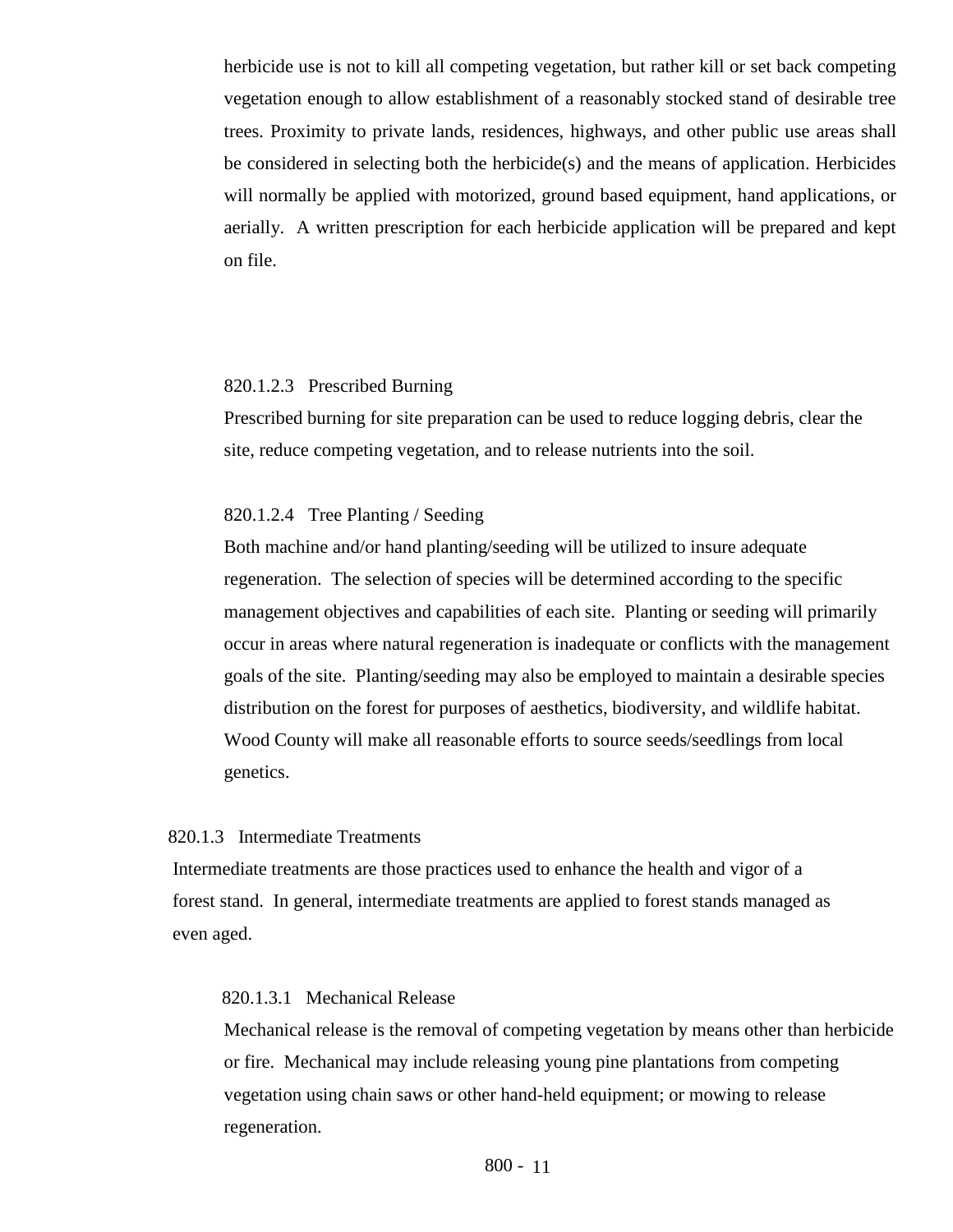#### 820.1.3.2 Chemical Release

Chemical Release is the removal of competing vegetation from desirable trees using herbicides. It should be used sparingly and in situations where mechanical treatment is not expected to provide the level of vegetative control needed. Chemical will be applied in strict accordance with label recommendations, requirements and under the oversight of a certified applicator. A written prescription for each herbicide application will be prepared and kept on file.

### 820.1.3.3 Non-Commercial Thinning (TSI)

In general, most thinning needs are accomplished through commercial harvest operations. Non-commercial thinning may be considered if the individual site requirements, funding and/or available labor make it desirable.

#### 820.1.3.4 Thinning / Intermediate Cuts

Management of some even aged forest types necessitates the use of commercial thinning, also known as intermediate harvests, to maintain forest health and vigor. Thinning is generally prescribed in forest types such as red pine, red oak, and in cases of even aged hardwood management. Thinning may be prescribed on other even aged types as appropriate and where feasible. Intermediate harvests include prescriptions for residual densities, marking priorities, spacing, crown closure, diameter distribution, or other measurements.

#### 820.1.3.5 Pruning

Pruning is the removal of limbs from lower sections of trees to increase log quality. Additionally, pruning may be conducted to enhance aesthetics in certain situations. Pruning efforts may have been conducted in the past on a limited basis, but it is not generally recognized as economically viable on the forest.

# 820.2 SILVICULTURAL PRESCRIPTIONS

820.2.1 Even-Aged Management

A forest stand composed of trees having relatively small differences in age. Typical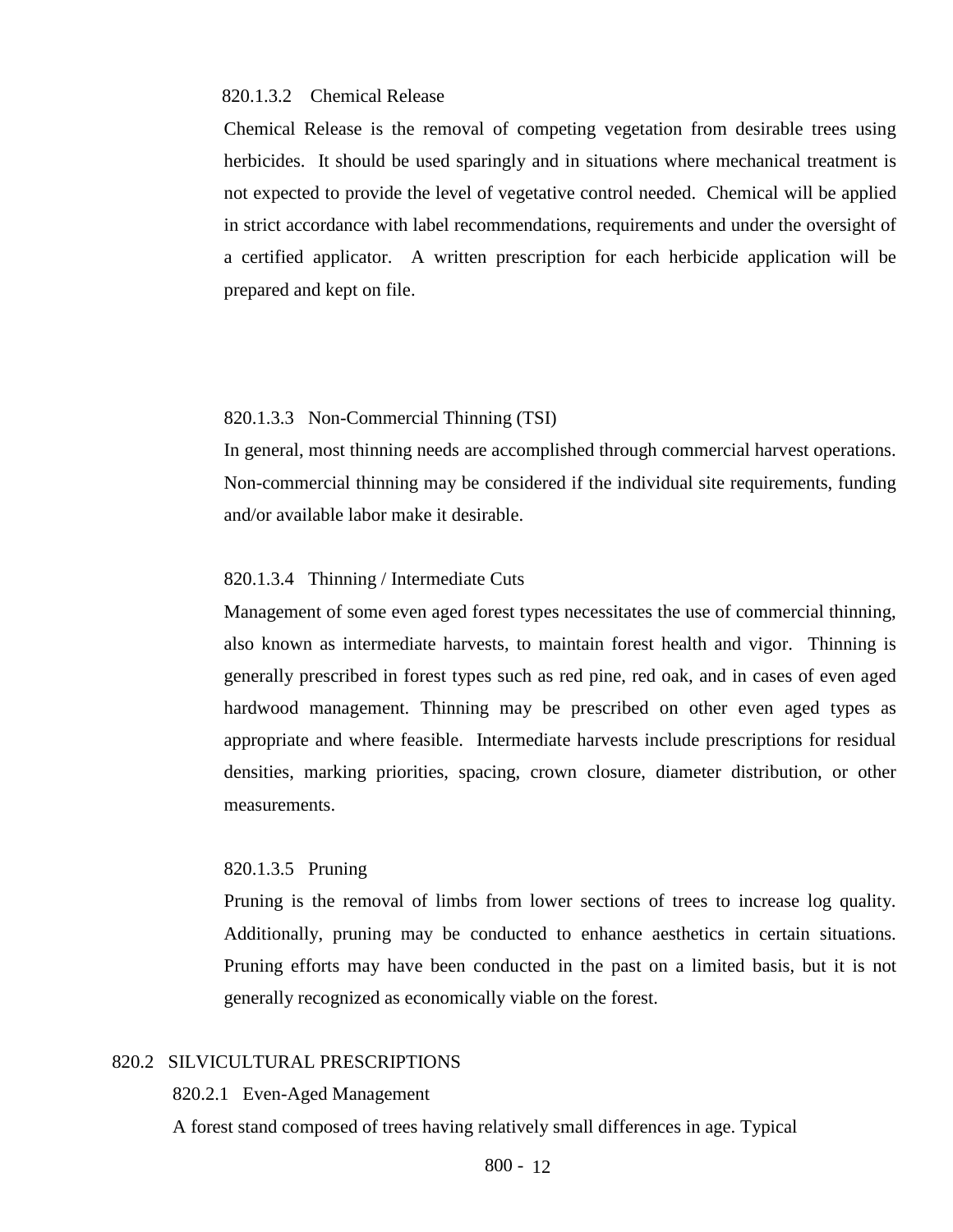cutting practices include clear cutting, shelterwood cutting and seed-tree cutting. Even aged management is generally required to manage shade intolerant, early successional forest types.

# 820.2.1.1 Aspen

 These are types where aspen trees comprise of more than 50% of the stems. On the forest, quaking or big tooth aspen or a combination of both may dominate aspen types. Aspen stands contain a wide variety of associated hardwood and conifer species.

| Shade tolerance:               | <i>Intolerant</i>                                |
|--------------------------------|--------------------------------------------------|
| Habitats:                      | PVG                                              |
| Intermediate treatments:       | None                                             |
| Median rotation age:           | 45                                               |
| Primary regeneration method:   | Natural                                          |
| Harvest method:                | Clearcutting with coppice, Coppice with reserves |
| Habitat value:                 | Early successional related species               |
| Economic value:                | Fiber production / bolts                         |
| Insect disease considerations: | Hypoxylon and other cankers                      |
| Trends:                        | General declines on statewide acreage            |
| Landscape considerations:      | Retain/increase acreages where possible          |

# Aspen Management

Aspen is a shade intolerant species that is found throughout the Wood County Forest and is managed on an even-aged basis. This means that aspen needs full sunlight to regenerate and the best method for creating these conditions for stand replacement is using clearcutting.

The aspen type is recognized as providing habitat values to a wide variety of wildlife species as well as being an important species for economics and fiber production. A bulk of the County Forest revenue is generated through the management of aspen.

The extent of this vital resource is declining to a degree. The chief reason for the decline has been a lack of harvest as stands reach maturity. Forty-seven percent *(down from 60% in the previous planning period)* of Wood County's forested acreage is in the aspen forest type with most of that acreage originating from fires in the 1930's and 1940's. As a result, Wood County has been faced with a large acreage of stands that have matured at the same time. Over the last ten to fifteen years, Wood County has focused on regenerating mature and over-mature aspen stands. Even with this harvest emphasis, Wood County anticipates that the amount of aspen on the forest by the end of this planning period will likely decrease by at least five percent for a number of reasons. Some stands decline to the point where aspen regeneration is no longer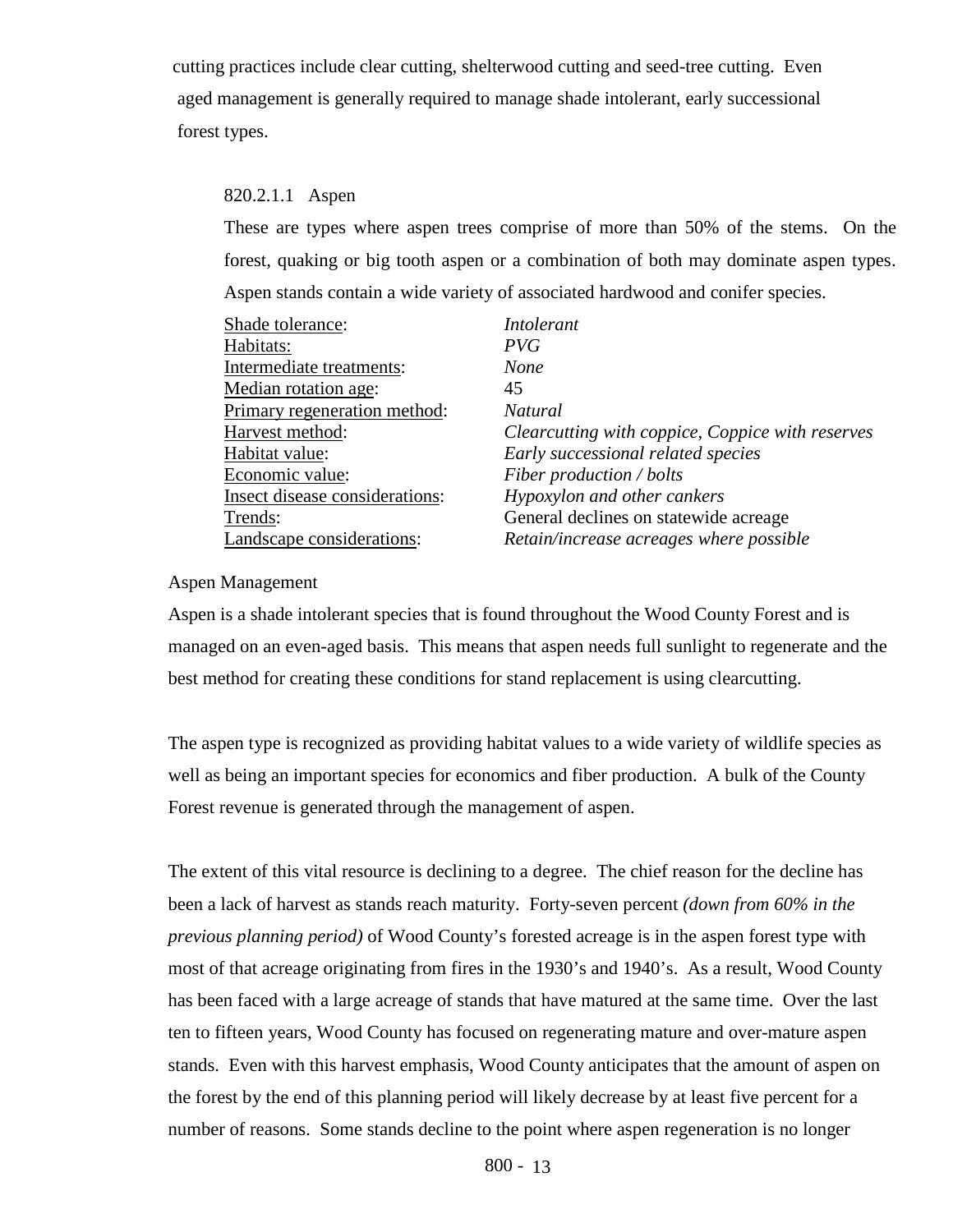possible (these stands typically succeed to red maple, oak and/or white pine). Other stands present opportunities to encourage other valuable species, such as oak, which are not as abundant on the forest. In addition, acreage reductions occur as recon updates fine tune the database. Red maple and oak are the most common species replacing aspen along with white pine.

Wood County is committed to maintaining as much of its aspen acreage as possible and will accomplish this by regenerating the mature aspen stands using clear-cuts. Aesthetic concerns can be mitigated by retaining pine and/or hardwood tree species on the sites, limiting the size of harvests, and creating irregularly shaped sale boundaries.

#### 820.2.1.2 Oak

 These are types where oak species makes up more than 50% of the basal area in pole and saw timber stands, and more than 50% of stems in seedling and sapling stands. Common associates in Wood County are aspen, red maple, white pine, jack pine, white birch.

Shade tolerance: *intolerant to intermediate tolerance depending on species*

Habitats: *PVG, PVRh, PVHa* Intermediate treatments: *improvement thinning* Median rotation age: *70-100 years* Primary regeneration method: *Natural* Harvest method: *Shelterwood, coppice, overstory removal, group selection* Habitat value: *Mast-producing species, longer lived den and cavity trees* Economic value: *fiber production, bolts, sawlogs* Insect disease considerations: *Oak wilt, gypsy moth, and deer herbivory* Trends: *somewhat poor regeneration, oak replaced by other species (white pine, red maple)* Landscape considerations: *Try to maintain or increase oak as major cover type on Wood County Forest.*

#### Oak Management

Oak forests comprise 22% of the forested acreage and include pin oak/black oak stands on the sand soils and red oak stands on the loamy soils. Northern red oak stands are found in the Hiles block, Yellow River Bottoms, in the Hemlock Creek bottoms of the Hemlock Creek block, and in the northern edge of Owl Creek block. Pin oak and black oak are more common and are found in all blocks of the forest.

Management of red oak forests to date has been primarily limited to improvement thinning's designed to increase the growth and future value of the oak resource. Regeneration harvests in many stands are projected in this planning cycle as stands reach 80 to 100 years and beyond in

800 - 14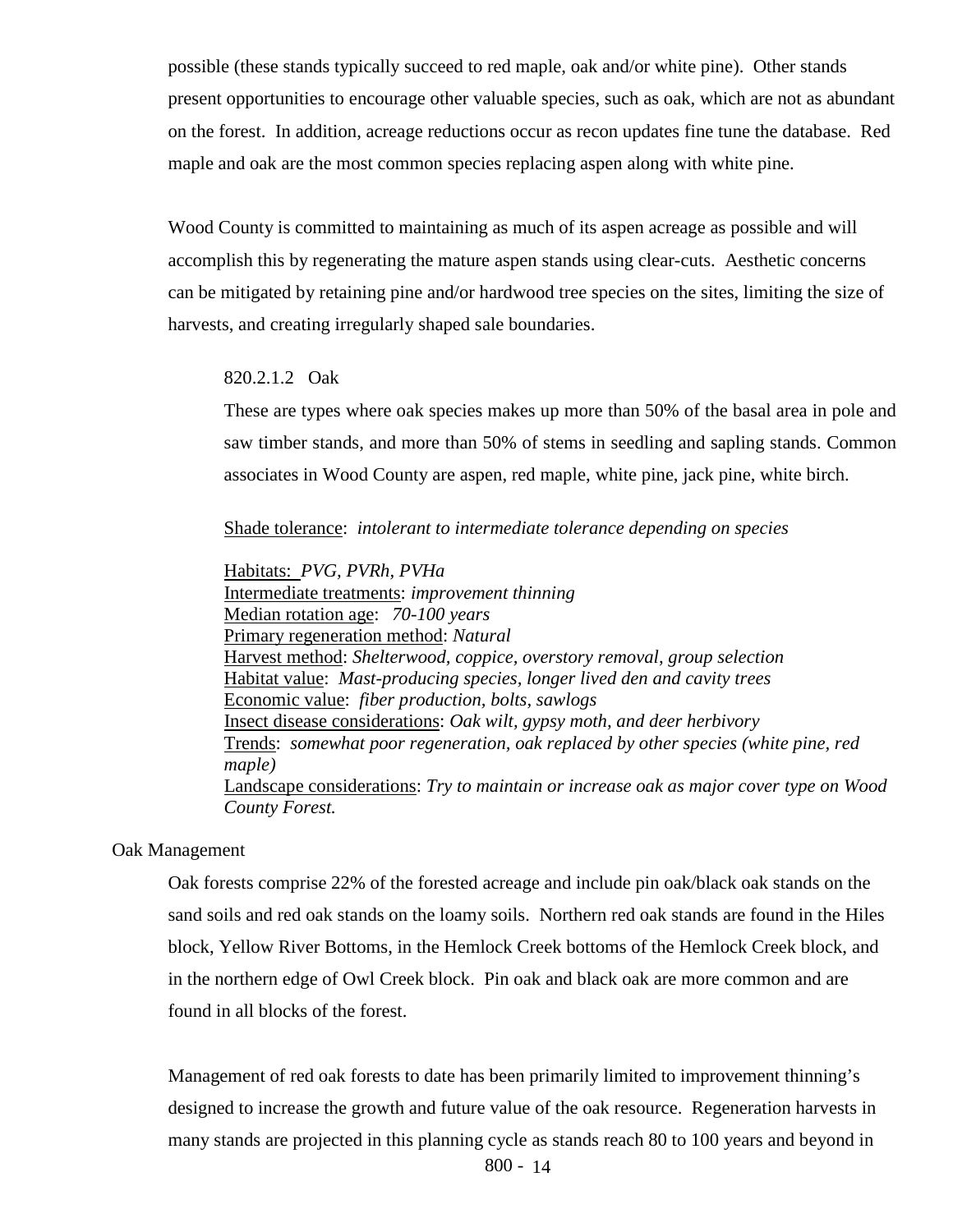age. Red oak stands are managed on an even-aged basis using clear-cut harvests, shelterwood harvests and group selection harvests depending on stand conditions. Wood County will strive to maintain or expand the red oak forest wherever it is found.

The pin and black oak stands are found primarily on the sandier soils. These stands are managed for pulpwood, firewood and low-grade sawlogs. Because of the low value of these stands for saw timber production, they are not generally thinned during their life cycle and are typically managed with one harvest at maturity. Regeneration harvests are scheduled between the ages of 60 and 80 years using clear-cuts, shelterwood harvests, and occasionally seed tree harvests. Oak wilt is a management problem with the black/pin oak forest type (white oaks are encouraged wherever they are found on the forest for long-term protection against oak wilt). Clearcutting and conversion to pine are options for stands severely infected with oak wilt. Additionally, some stands severely impacted by oak wilt are candidates for scarification and seeding to jack pine as a post-harvest option and opportunity to promote biodiversity on the Wood County Forest. Wood County does not anticipate any significant loss of black/pin oak acreage as losses are offset by gains from pine and aspen stands that convert to oak. Aside from oak wilt and gypsy moth, deer herbivory (browsing) is becoming an increasing concern with potential negative impacts to oak regeneration. This is a topic of current interest and study on many County and State Forests.

### 820.2.1.3 Red and White Pine

 These are types where red pine or white pine make up more than 50% of the basal area in pole and saw timber stands, and more than 50% of stems in seedling and sapling stands. Common associates in Wood County are red maple, black oak, jack pine, white birch.

#### Shade tolerance: *intolerant to intermediate tolerance depending on species*

Habitats: *PVG, PVRh, PVHa* Intermediate treatments: row thinning, *improvement thinning* Median rotation age: *70 years – red pine, 120 years – white pine* Primary regeneration method: *both artificial and Natural depending on species and stand conditions.* Harvest method: *Shelterwood, seed tree, overstory removal, clear-cut.* Habitat value: conifer species, biodiversity, therman cover, longer lived den, cavity and nest tree species (white pine). Economic value: *fiber production, bolts, sawlogs* Insect disease considerations: *Bark beetles, pocket decline, annosum root rot (Heterobasidion annosum)*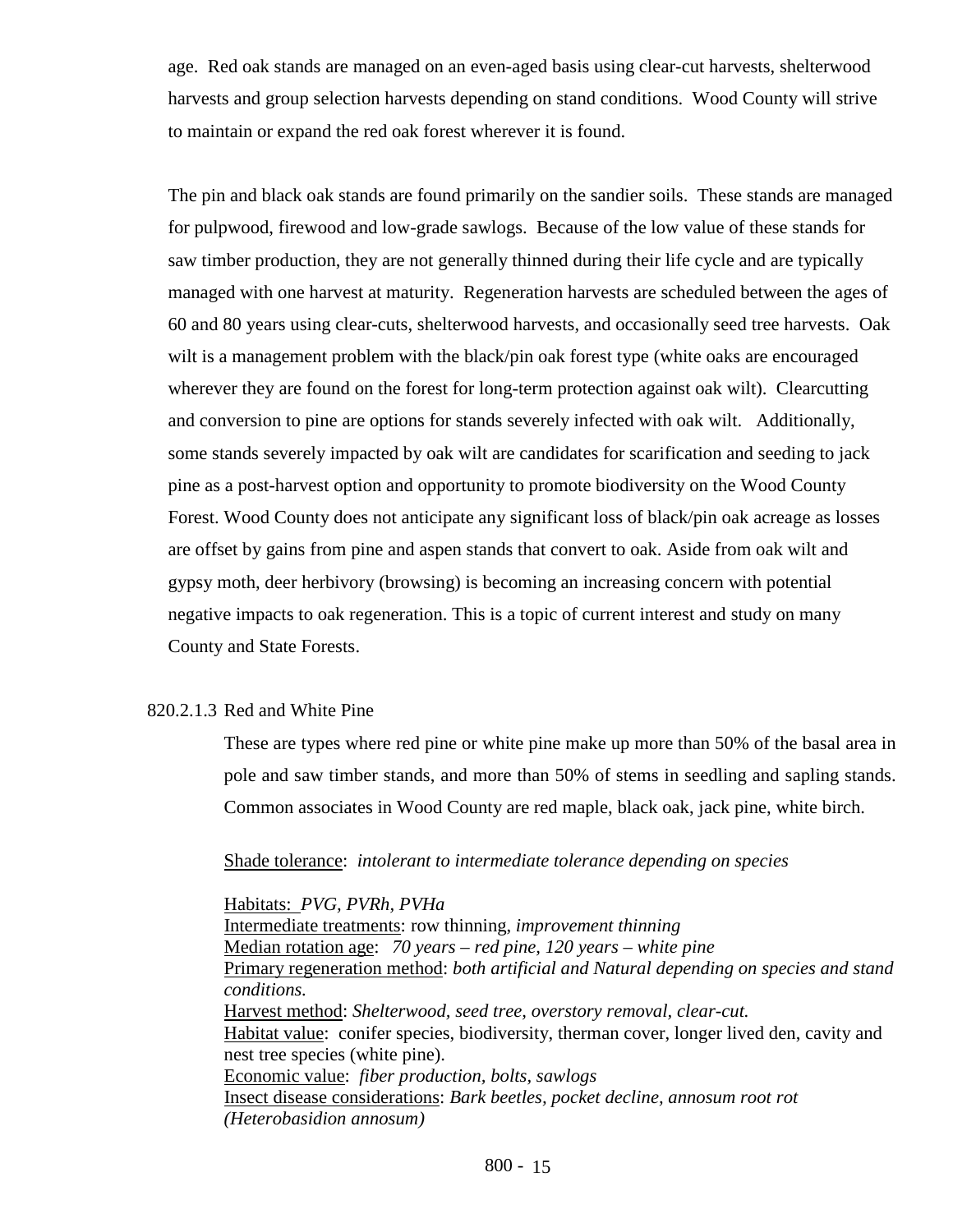### Trends: *Red pine acreage decreasing over time, white pine acreage increasing*.

Landscape considerations: *Try to maintain or increase conifer component on Wood County Forest for habitat and diversity purposes.*

#### Red and White Pine Management

Red and white pine forests account for 15% of the forested acreage. The vast majority of this acreage is in plantations; especially red pine. Pine management consists of a series of thinning's, beginning around age 25 and continuing every 7-10 years to maturity. First thinning's generally remove every third or every other row. Subsequent thinning's marked; improvement thinning's of approximately one-third of the trees at each entry. In the central sands area of the state, many red pine plantations begin to experience health problems between ages 45 and 60 which is dictating the maturity age. Red pine pocket mortality is the most common problem in planted red pine stands on Wood County in this age range. Because of this condition, some plantations are experiencing mortality rates that are significantly affecting annual stand growth. Where this is occurring, Wood County plans to conduct regeneration harvests to limit further timber losses.

Mature red pine stands are commonly regenerated using a clear-cut harvest followed by replanting of nursery stock. Wood County may use this method for regenerating red pine. In many mature red pine stands, the site conditions are more favorable for white pine, and may contain significant advance white pine regeneration. In some cases, mature red pine stands will be allowed to convert to white pine, oak, and red maple following the final harvest, depending on stand location, size, and advance regeneration present.

White pine stands are managed similar to red pine with intermediate thinning's beginning at age 25 and continuing every ten years or so. White pine does not suffer from the decline facing red pine stands and white pine stands will be managed to 100-120 years in age on the Wood County Forest. White pine regenerates naturally very well on the Wood County Forest. Wood County anticipates that shelterwood harvests, or clear-cut harvests with reserve trees depending on advance regeneration, will be sufficient to regenerate mature white pine stands.

Over time, Wood County anticipates an increase of white pine acreage compared to its current level. This is mostly due to strong white pine natural regeneration trends. Red pine acreage is expected to decrease over time. This is because most red pine plantations are naturally converting to other species (previously mentioned), and new plantings of red pine are not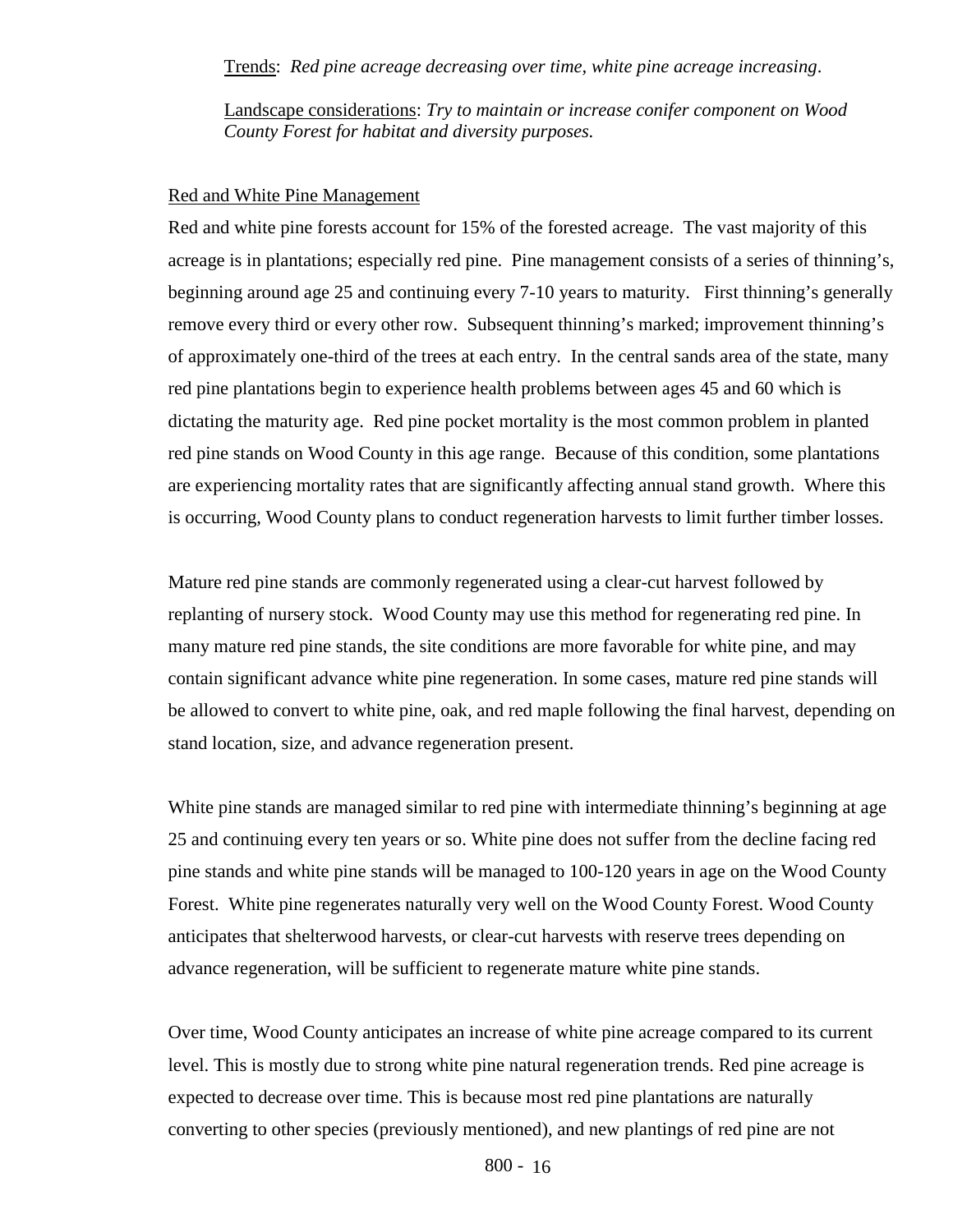occurring at the same rate as in the past. Overall, total pine acreage is expected to increase significantly from current levels. Most of this is due to natural regeneration of white pine that is occurring on the landscape wherever a white pine seed source exists.

#### 820.2.2 Uneven-Aged Management

A forest stand composed of trees in various age and size classes. The typical cutting practice is selection cutting, where individual trees are removed from the stand. Regeneration is continually occurring after the stand is cut. Uneven-aged management is generally used to manage shade tolerant forest types such as Northern Hardwoods. Other forest types that may be considered for uneven-aged management include Bottomland Hardwoods, and Central Hardwoods.

Wood County Forest does not contain any Northern Hardwoods. However, small amounts of Bottomland Hardwoods (4%) and Central Hardwoods (1%) do occur and could be considered for uneven-aged management. It should be noted that historically management in the Bottomland Hardwood type has occurred sporadically and at a relatively low level. Reasons include accessibility difficulties, as well as sensitive, threatened, and endangered species considerations.

#### 820.3 LOCALLY UNCOMMON TREES / FOREST TYPES

The presence or lack of a particular tree species is dependent on land capability, climate, natural range, natural or human disturbance and many other factors. The following trees and types are considered uncommon on the Wood County Forest and likely across the general region. These trees may be left as reserves in even aged management prescriptions, or in thinning's and all aged regeneration harvests.

### 820.3.1 American Elm (*Ulmus americana*) is scarce primarily

due to mortality caused by the introduction of Dutch elm disease. On Wood County Forest, elm is primarily found in small numbers in bottomland hardwood forests. Healthy elm will normally be left uncut in hopes that they may continue in the landscape as potential resistant seed source individuals.

820.3.2 Butternut (*Juglans cinerea*) is declining due to butternut canker. Healthy individuals that appear to be canker free will be reserved in the forest as potential resistant seed sources.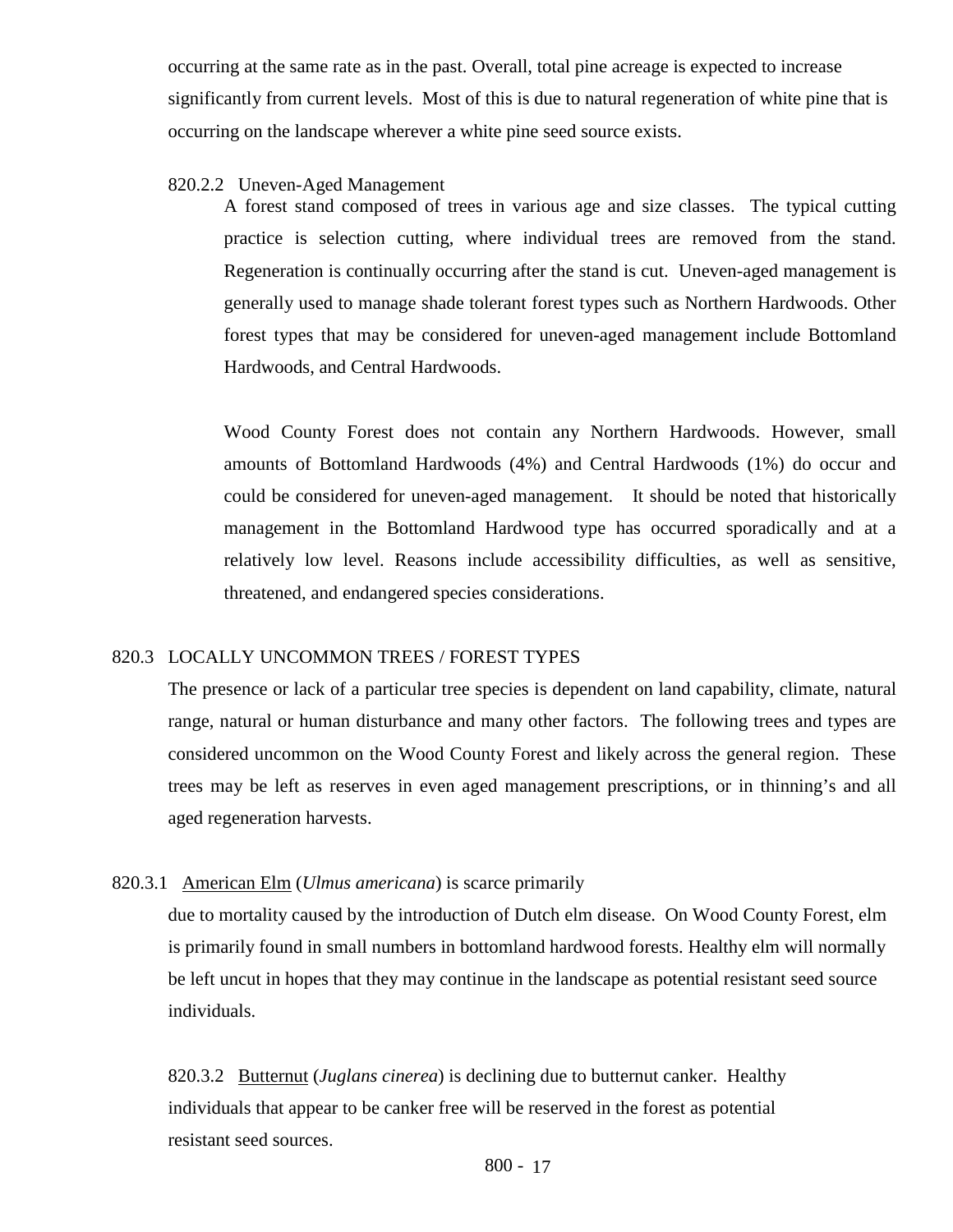### 820.4 FOREST TYPES REQUIRING INTENSIVE EFFORT TO REGENERATE

There are certain forest types within the County Forest that are difficult to regenerate. In many cases, this difficulty may be related to the exclusion of fire from the landscape, deer herbivory or other factors. The following list itemizes forest types with difficult regeneration and County management goals:

#### 820.4.1 Northern Red Oak

Northern red oak is a shade intolerant to mid tolerant species found in primarily even aged stands. Northern red oak appears to require disturbance to regenerate and deer herbivory appears to be a limiting factor on regeneration success. The red oak type is more abundant in the Hiles block of Wood County Forest. Red oak grows best on sites that are also suitable for other hardwoods, especially maples. On many sites, normal thinning practices tend to promote these other species and in many cases, regeneration in red oak stands tends towards red maple. Over time, this shade tolerant seral stage will replace the red oak. The difficulty in regenerating red oak on these sites appears to be related to lack of soil disturbance with the removal of fire from the landscape

Red oak has very high wildlife value due to its mast production and tendency to produce cavities that are suitable for wildlife dens. It also has very high timber value in sawlog-sized timber. Because of these factors, Wood County will work to retain and promote red oak on the forest.

Silvicultural trials using prescribed burns coupled with shelterwood harvests appear to be successful. However, conducting these burns on a large scale has proven difficult. Scarification and other methods will continue to be investigated. Wood County is committed to retain as much of the existing acreage of northern red oak as possible. Regeneration efforts will focus on timing soil scarification with good acorn crops and shelterwood harvests. Regeneration may require prescribed burning to release seedlings from competing vegetation.

#### 820.5 INVASIVE PLANT SPECIES OF CONCERN

Invasive plants can cause significant damage to the forest. Invasive species can displace native plants and hinder the forest regeneration efforts. Preventing them from dominating forest understories is critical to the long-term health of the forest. There are a number of invasive plant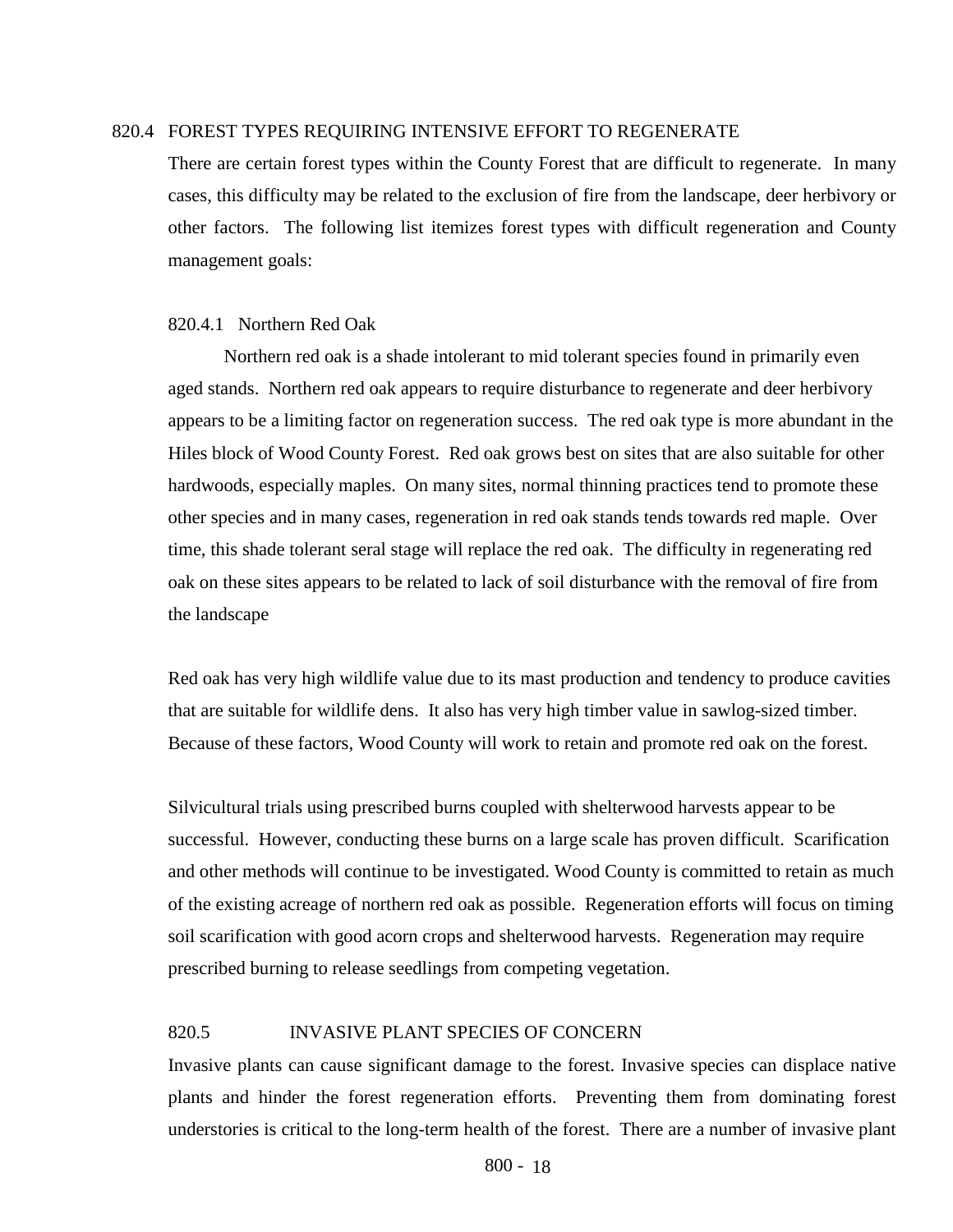species in varying densities on the County Forest. Some warrant immediate and continual treatment efforts while others may be allowed to remain due to extent and financial ability to control them. Currently Buckthorn (Common and Glossy) is the invasive species of greatest concern for Wood County Forest. It occurs throughout most of the forest to some degree, with the greatest densities found in stands close to Wisconsin Rapids, Port Edwards, Dexterville, and in the Richfield 360. The County will continue to train staff in invasive species identification as well as attempt to secure funding sources to control them as much as is practical. Other invasives noted on the Wood County Forest include Spotted Knap Weed, Purple Loosestrife, Phragmites, Honeysuckle, and Japanese Barberry.

### 820.6 LEGALLY PROTECTED AND SPECIAL CONCERN PLANT SPECIES

There are plants in Wisconsin that are protected under the Federal Endangered Species Act, the State Endangered Species Law, or both. On County Forest, no one may cut, root up, sever, injure, destroy, remove, transport or carry away a listed plant without a valid endangered or threatened species permit. There is an exemption on public lands for forestry, agriculture and utility activities under state law. The County will, however, make reasonable efforts to minimize impacts to endangered or threatened plants during the course of forestry/silviculture activities (typically identified in the timber sale narrative).

 The Wisconsin Department Natural Resources Bureau of Natural Heritage Conservation tracks information on legally protected plants with the Natural Heritage Inventory (NHI) program. The NHI program also tracks Special Concern Species, which are those for which some problem of abundance or distribution is suspected, but not yet proven. The main purpose of this category is to focus attention on certain species before they become threatened or endangered.

 The County has access to this data under a license agreement and is committed to reviewing this database for endangered resources that may occur within proposed land disturbing project areas.

### 820.7 TREE RETENTION GUIDELINES

Tree retention Guidelines became a topic of increasing importance to all Wisconsin County Forests towards the end of the last planning period (2017,2018), primarily due to shortcomings identified during forest certification audit process. During this same general timeframe, Wisconsin DNR developed tree retention guidelines as part of a chapter in the Silviculture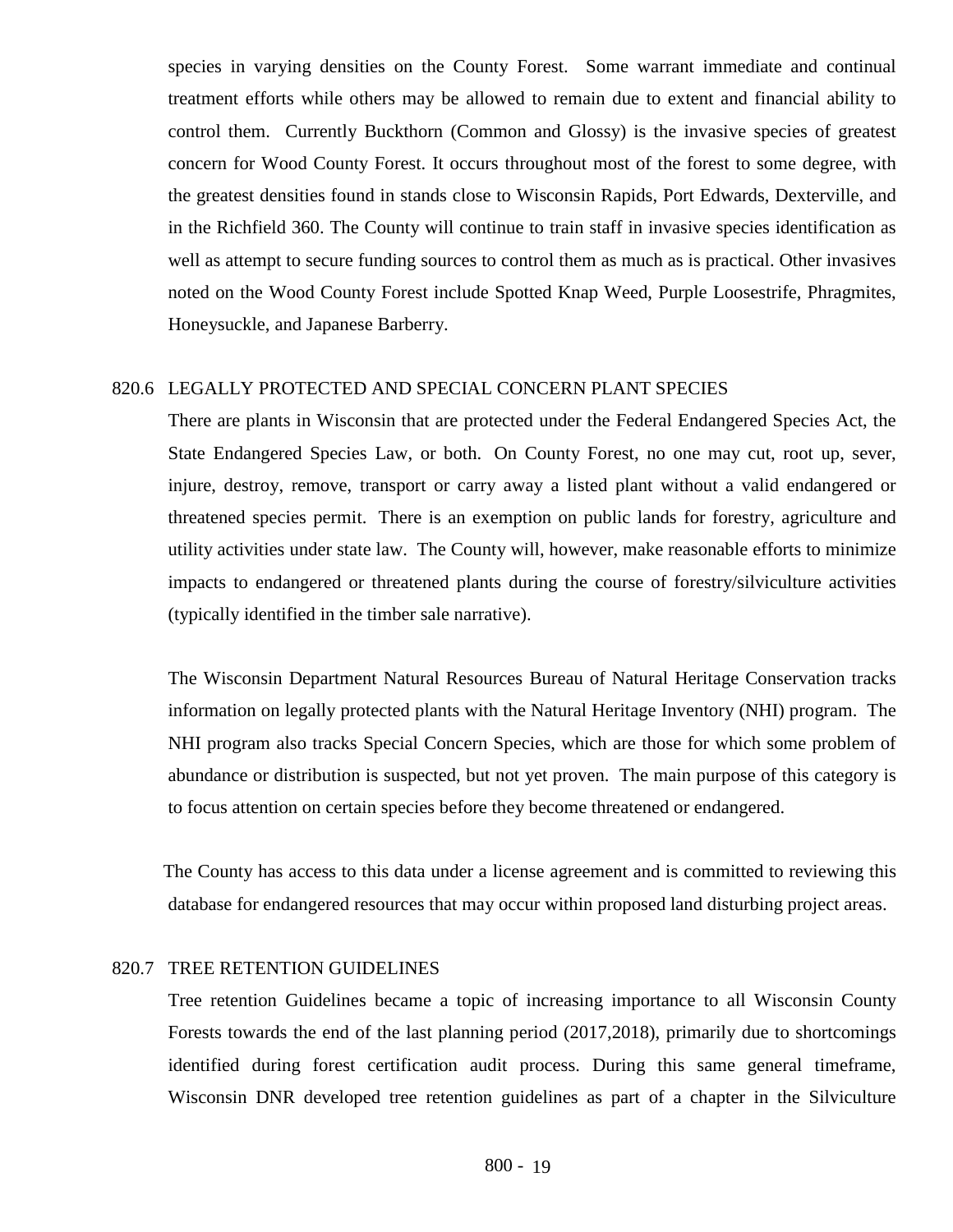Handbook (HB24315), chapter 24. Many Counties have adopted these guidelines, or a modified version of them.

The following are the tree retention guidelines that will be applied for the timeframe covered under the current planning period:

# **Wood County Forest TREE RETENTION GUIDELINES**

# **Reserve Trees**

Reserve trees are living trees, ≥5 inches dbh, retained after the regeneration period under even-aged or two-aged silvicultural systems. They are retained well beyond stand rotation, and for purposes other than regeneration. They may be harvested eventually or retained to complete their natural lifespan (becoming a snag and then coarse woody debris). Reserve trees can be dispersed uniformly or irregularly, as single trees or aggregated groups or patches, or any mixture thereof. Synonyms include standards, legacy trees, and green tree retention.

The characteristics of desirable reserve trees are highly variable and depend on the intended benefits, the species present, stand condition, and site. Desired compositional and structural attributes may be present when trees are selected and stands are rotated, or additional time may be required for development.

Typical characteristics of desirable individual reserve trees (either scattered or within patches) include:

- Large size (tree height, diameter, crown dimensions) for the species and site.
	- If large trees are lacking, then potential future large trees can be selected.
- Older trees with large size and rough bark.
- A mix of vigorous and decadent trees.
	- Vigorous trees of long-lived species can enable long-term retention and potentially yield a variety of benefits.
	- Decadent trees can provide current and future cavity trees, as well as future snags and down coarse woody debris.
- A mix of species, including locally uncommon species and mast trees.

The development and maintenance of large structures (vigorous trees, cavity trees, snags, down woody debris) and species diversity is typically encouraged.

Generally, poor candidates for individual reserve trees include:

- Relatively small (height, diameter, crown), suppressed to intermediate trees.
- Relatively young trees within the stand.

These smaller, younger trees are retained in reserve groups and patches along with larger, older trees.

Exceptions to these typically desirable and generally poor reserve tree characteristics will occur.

Benefits of Reserve Tree Retention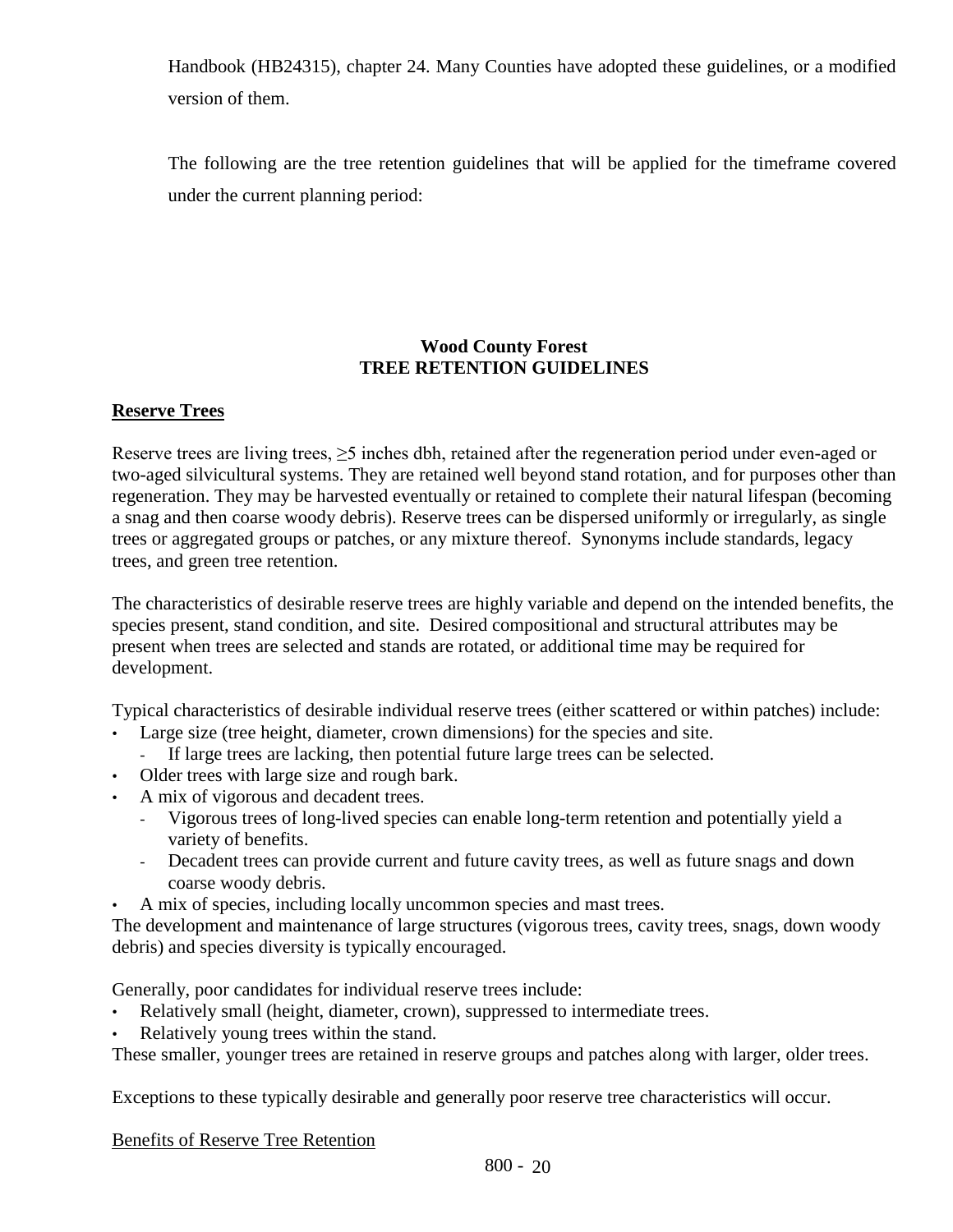Silvicultural practices are designed to manipulate vegetation to achieve management objectives. At its foundation, silviculture is based on understanding and working with ecological processes. Silvicultural practices that more closely emulate natural disturbance and stand development processes are more likely to sustain a wide array of forest benefits. Most natural disturbance regimes and events retain compositional and structural legacies in heterogeneous patterns and create ecological complexity. Silvicultural practices that develop and maintain reserve trees in managed stands can enable the promotion of ecological complexity – composition, structure, and pattern.

The retention of reserve trees can provide a "lifeboat" function that contributes to the conservation of biological diversity (see preceding section). These structures facilitate the perpetuation of some biota (plant and animal species and genotypes) on site. They also perpetuate habitat for re-colonization and occupation. They can improve landscape connectivity, facilitating the movement of some organisms. Reserve trees influence reorganization and recovery processes in post disturbance ecosystems; they can sustain functional roles and modify the post-disturbance environment.

The actual benefits achieved through the retention of reserve trees can be variable, depending on such factors as landscape composition and structure, stand composition and structure, site, retention design, and management objectives.

Some specific potential benefits include:

- Timber Production
	- Reserve high quality trees for future harvest
	- Perpetuation of tree species diversity
	- Wildlife and Plant Habitat (Biodiversity)
		- Cover
		- Cavity (den) and nest trees
		- Display locations
		- Food (foraging, hunting)
		- Future snags and down woody debris (coarse and fine)
		- Habitat diversity
		- Protect special habitat
		- Travel corridors
- Aesthetics
	- Limit line of vision
	- Break up "clear-cut" look
	- Retain visually unique trees
	- Provide diversity in future stand
- Water and Soil Quality
	- Reduce run-off
	- Reduce erosion
	- Maintain water and nutrient cycles
- Miscellaneous
	- Buffer adjacent stands
	- Protect cultural resources
	- Landmarks, such as marker trees and witness trees

# Potential Costs of Reserve Tree Retention

The retention of reserve trees in actively managed stands can provide ecological benefits desired by landowners and society. However, there are also costs or trade-offs. The primary potential cost is reduced timber yield at the stand-level. In addition, retention can result in less available habitat for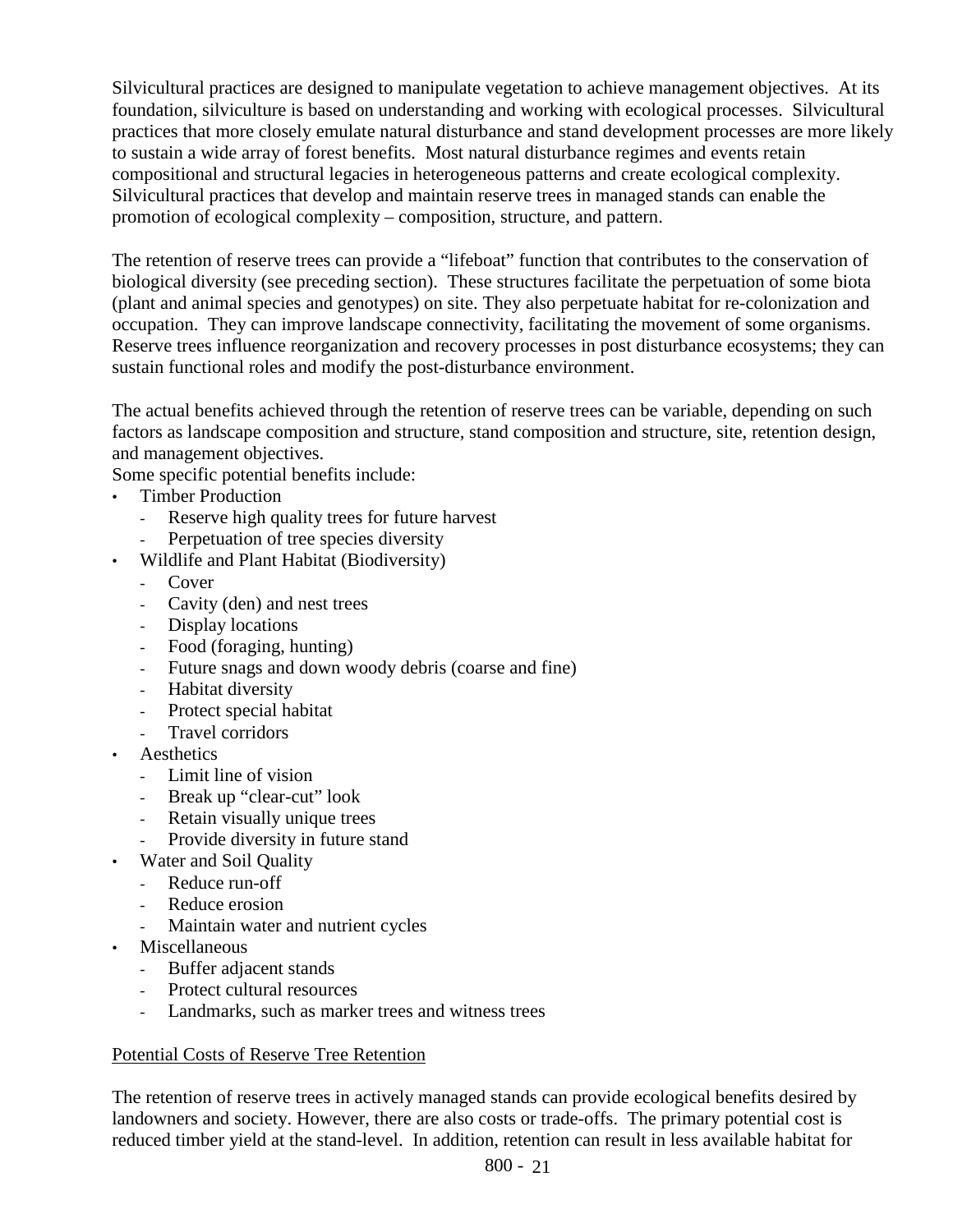some wildlife species, particularly those that prefer open, treeless habitat. However, impacts on longterm forest ecosystem sustainability and productivity are uncertain; current understanding suggests that the maintenance of ecological complexity will more likely sustain long-term productivity.

Some specific potential costs include:

- Potential additional operational costs to manage reserve tree retention
- Potential for reduced timber growth rates maintained by larger, older trees
- Potential for reduced short-term stand-level timber yields by foregoing harvest of some trees
- Potential for epicormic branching
- Potential for stem and crown damage during stand harvest
- Potential for crown dieback and mortality following harvest
- Potential for wind throw, particularly on wet or shallow soils, or for shallow rooted species
- Potential damage to younger stand if reserve trees are harvested during mid-rotation
- Reduced growth rates of regeneration occurring beneath reserve trees
- Potential sites for pathogen breeding and maintenance
- Potential for reduced habitat for or increased predation of certain wildlife species

# Considerations for Reserve Tree Retention

Reserve overstory trees will shade portions of a newly developing stand. Increased numbers of dispersed reserve trees and trees with larger and denser crowns will cause more shading. Furthermore, reserve tree crowns can expand over time, increasing shading effects. Shading by reserve trees potentially can reduce growth within portions of newly developing established even-aged stands. The point at which growth reductions become significant depends on a variety of factors, including: stand management objectives (for reserve trees and young trees), growth rates and potential development of reserve trees, growth rates and shade tolerance of species comprising the new stand, site quality, understory competition, and potential damaging agents. In general, to promote optimum growth of established even-aged stands of reproduction, (nearly) full sunlight is preferred. Under even-aged management systems, when objectives include the retention of reserve trees beyond the regeneration establishment phase, crown cover of <20% generally (for most species and conditions) will not significantly reduce vigor, growth, and development of most of the developing stand. If reserve trees are dispersed and expected to survive and grow, crown cover will increase over time; 15% crown cover is a generally recommended maximum for dispersed retention at final rotation. If reserve trees are aggregated, then shading impacts will be reduced; total crown cover retained could be greater, and will depend on stand management objectives.

Excessive shading may also be a concern when regenerating shade intolerant species in small stands or in narrowly linear stands, surrounded by relatively mature forest. In such cases, it may be necessary to retain fewer reserve trees. Alternatively, there may be opportunities to redesign stand boundaries creating a larger stand with increased opportunities for internal tree retention.

Reserve tree retention is a generally recommended silvicultural practice for stands  $\geq 10$  acres. It is encouraged in smaller stands, but operational, shading, and other biological issues may limit application.

Insect and disease issues and potential impacts on tree health should be another consideration in reserve tree selection and design. Regeneration methods are designed to foster the vigor of the regenerating stand. Although the imminent mortality of some reserve trees may be desirable or acceptable, typically some vigorous trees will be retained with the expectation of continued growth and survival (perhaps for a long time). When regenerating a stand and retaining reserve trees, potential risks to tree health should be evaluated, and methods implemented to reduce risks while achieving stand management objectives. In most cases, well-designed regeneration and retention strategies can minimize risks; however, stand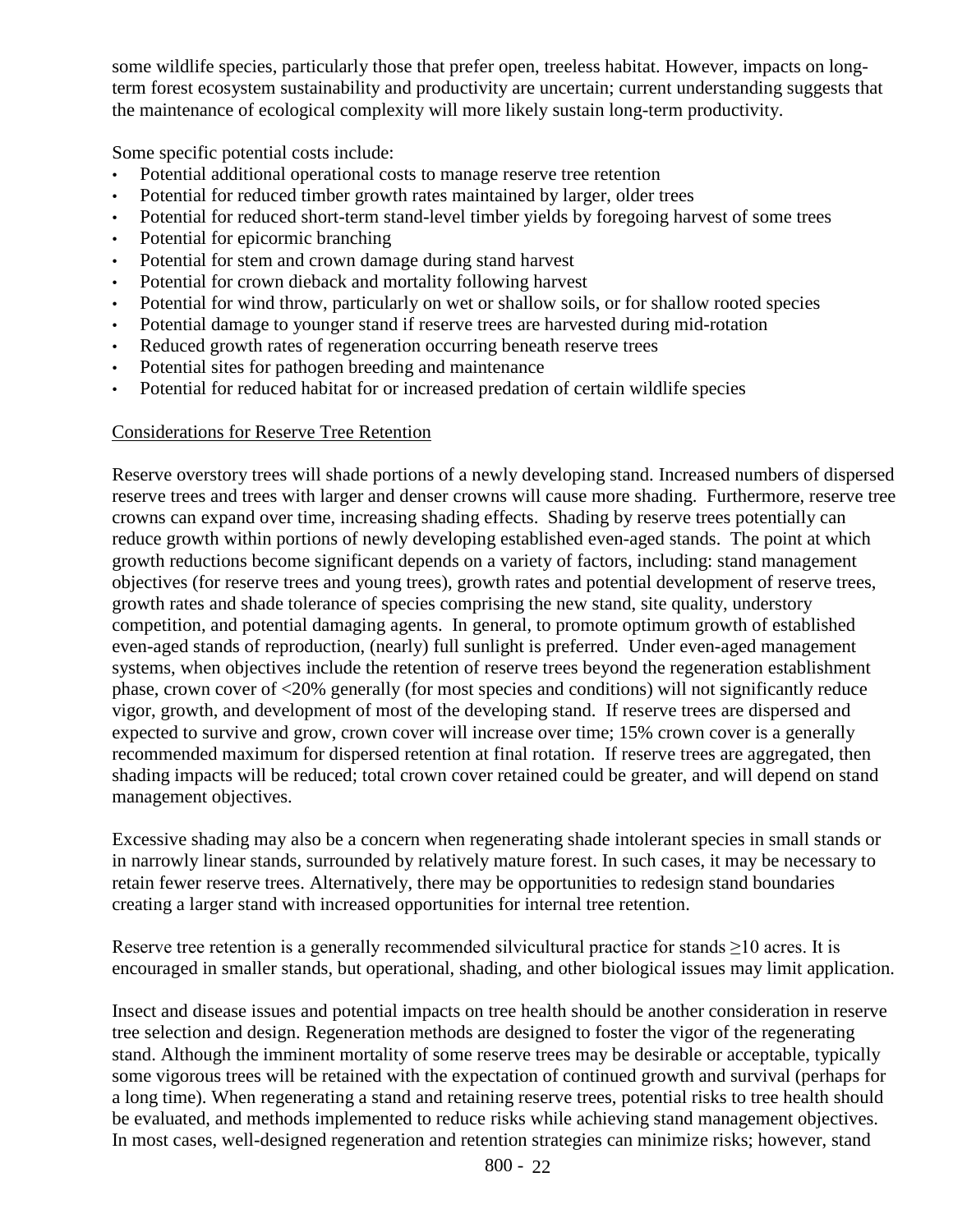and site conditions may limit options in some cases. Refer to the cover type chapters in this handbook and forest pest management guidelines to appropriately consider and address insect and disease risks when selecting and designing regeneration methods and reserve tree retention for a specific stand and site.

Two examples of how insect and disease considerations can influence reserve tree selection and design:

- Red pine: Retaining red pine reserve trees when regenerating a new red pine stand may significantly increase the risk of Sirococcus and Diplodia incidence within the young stand. This risk is highly variable geographically; where experience has shown the risk to be significant, then retaining red pine reserve trees over red pine regeneration would be poor silviculture. In such cases, retain other species (e.g. oak) as reserve trees if available; if not available, then it may not be possible to retain reserve trees as generally recommended, but consider including representation of other species as part of stand regeneration to provide increased options for future managers. Red pine can be an excellent reserve tree when regenerating other species (e.g. aspen or oak).
- Jack Pine: In general, retaining jack pine reserve trees when regenerating a new jack pine stand is not recommended, because of the risk of budworm outbreaks. When regenerating jack pine, other species (e.g. oak) should be retained as reserve trees if available. Jack pine can be retained as a reserve tree when regenerating other species.

Representation of reserve trees can range from none to many. If silviculture is to simulate, to some extent, natural disturbance processes, then most actively managed stands should include some level of structural retention. To accomplish general sustainable forestry goals that include multiple stand management objectives, recommended representation could typically range from 3-15% of stand area or crown cover. In some stands, particularly intensively managed single objective stands (e.g. maximize short-term economic returns, maximize pulp production, or maximize populations of wildlife species that prefer completely open, treeless habitat), landowners may choose to not retain reserve trees. In some stands, with appropriate species and site characteristics, where the optimization of tree vigor and timber quantity and quality is a minor concern, adaptive silvicultural practices that retain 20-60% cover could be considered by the landowner. It is recommended that sound reasons and expected impacts be documented when the decision is to retain reserve trees at less than or greater than the recommended level of 3-15% of stand area or crown cover.

Distribution of reserve trees can be evenly or irregularly dispersed individuals, groups, and patches.

Retention in aggregated patches generally provides the most benefits, including:

- patches of habitat that maintain forest floor, understory plants, and vertical structure within the patch, and increase compositional and structural diversity,
- more heterogeneity across the stand,
- less damage to retained trees during harvesting operations, and
- less impact on regeneration in stand matrix.

Patch retention should consider retention of large trees, cavity trees, and snags within the patches. Reserve patches can be thinned during the even-aged rotational harvest of the matrix; however, retention of unthinned patches potentially provides the greatest benefit. Patches can be located to complement other management objectives or respond to stand conditions; for example, patches can be located in riparian management zones, to provide connectivity between stands, and to protect sensitive sites (e.g. cliff faces and vernal pools) or endangered resources. Patches should be >0.1 acres and generally <2.0 acres, but can be larger; patches, particularly large ones, should be documented as retention patches.

Retention of evenly dispersed individual trees also provides unique benefits, including:

- retention of comparatively more large trees, and
- wide distribution of structural benefits (large trees, snags, and coarse woody debris) and seed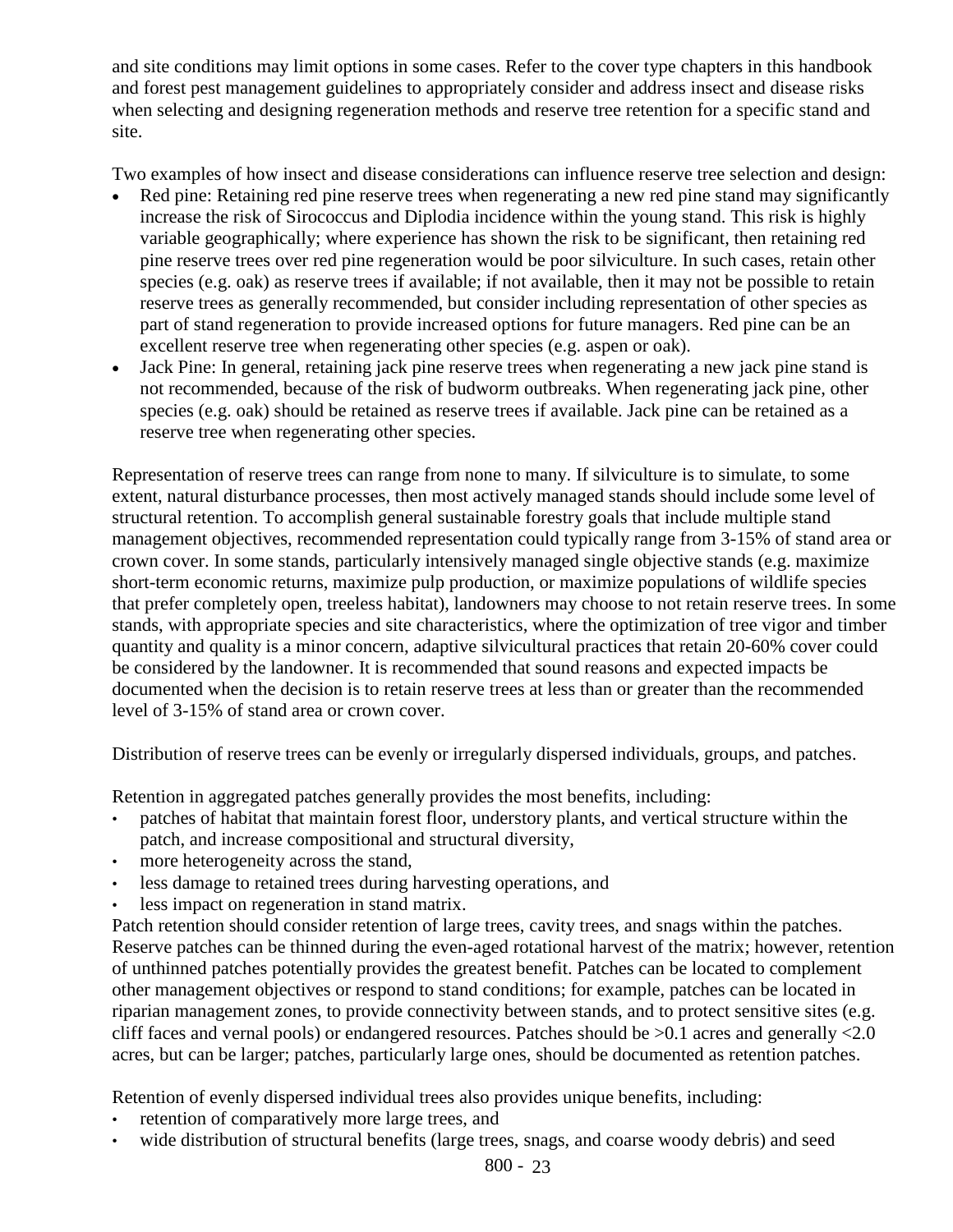Retention of irregularly dispersed individual trees and small groups provides another strategy; this can be particularly useful to develop feathered edges to stands and reduce abrupt transitions and edge effects.

The general recommended strategy is to retain irregularly distributed patches along with scattered groups and individuals.

| Table 24.1 Patch sizes for retention and approximate dimensions (circular and square) |                 |                  |  |  |  |
|---------------------------------------------------------------------------------------|-----------------|------------------|--|--|--|
| Area (acres)                                                                          | Diameter (feet) | Square (feet)    |  |  |  |
| 0.1                                                                                   | 74              | 66 x 66          |  |  |  |
| 0.25                                                                                  | 118             | $104 \times 104$ |  |  |  |
| 0.5                                                                                   | 167             | 148 x 148        |  |  |  |
| 0.75                                                                                  | 204             | 181 x 181        |  |  |  |
| 1.0                                                                                   | 236             | 209 x 209        |  |  |  |
| 1.5                                                                                   | 288             | 256 x 256        |  |  |  |
| 2.0                                                                                   | 333             | 295 x 295        |  |  |  |

Stand representation and spatial distribution patterns of reserve trees can be highly variable. The goal of heterogeneity of conditions indicates a wide array of retention strategies. Retention design, including amount to retain, species, and distribution, can enable the production of increased benefits and minimize potential costs. Criteria to consider when determining desired representation and distribution include: landowner goals and stand management objectives, current and desired stand and community condition, characteristics of current and desired plant and animal species, potential damaging agents, site, and landscape characteristics. Detailed landscape analysis and planning that clearly addresses the sustainable allocation of resources, including the production of timber and the conservation of biodiversity, can improve upon stand-based management guidelines (such as those offered herein).

# **Recommendations for Retention in Managed Stands: Reserve Trees, Mast Trees, Cavity Trees, and Snags**

Sustainable forest management is implemented within a framework defined by landowner goals and objectives, ecosystem condition and potential and sustainable silvicultural systems and practices. Forests are cultivated to provide a variety of socio-economic and ecological benefits. Sustainable forest management integrates multiple management goals and objectives into most silvicultural systems and the management of most stands and landscapes.

Most stands that are actively managed include timber production as a management goal (often in concert with other goals). Tree retention typically focuses on crop tree selection and regeneration methods. To satisfy multiple objectives and provide multiple benefits, retain additional trees to achieve non-timber management objectives. Integrate the following recommendations for tree and snag retention into the management of most forest stands:

- Even-aged rotations
	- Retain  $\geq$ 3 (if available), preferably large, snags per acre.
	- Retain reserve trees and/or patches at 3-15% crown cover or stand area, including large vigorous trees, mast trees, and cavity trees. Reserve tree retention is a generally recommended silvicultural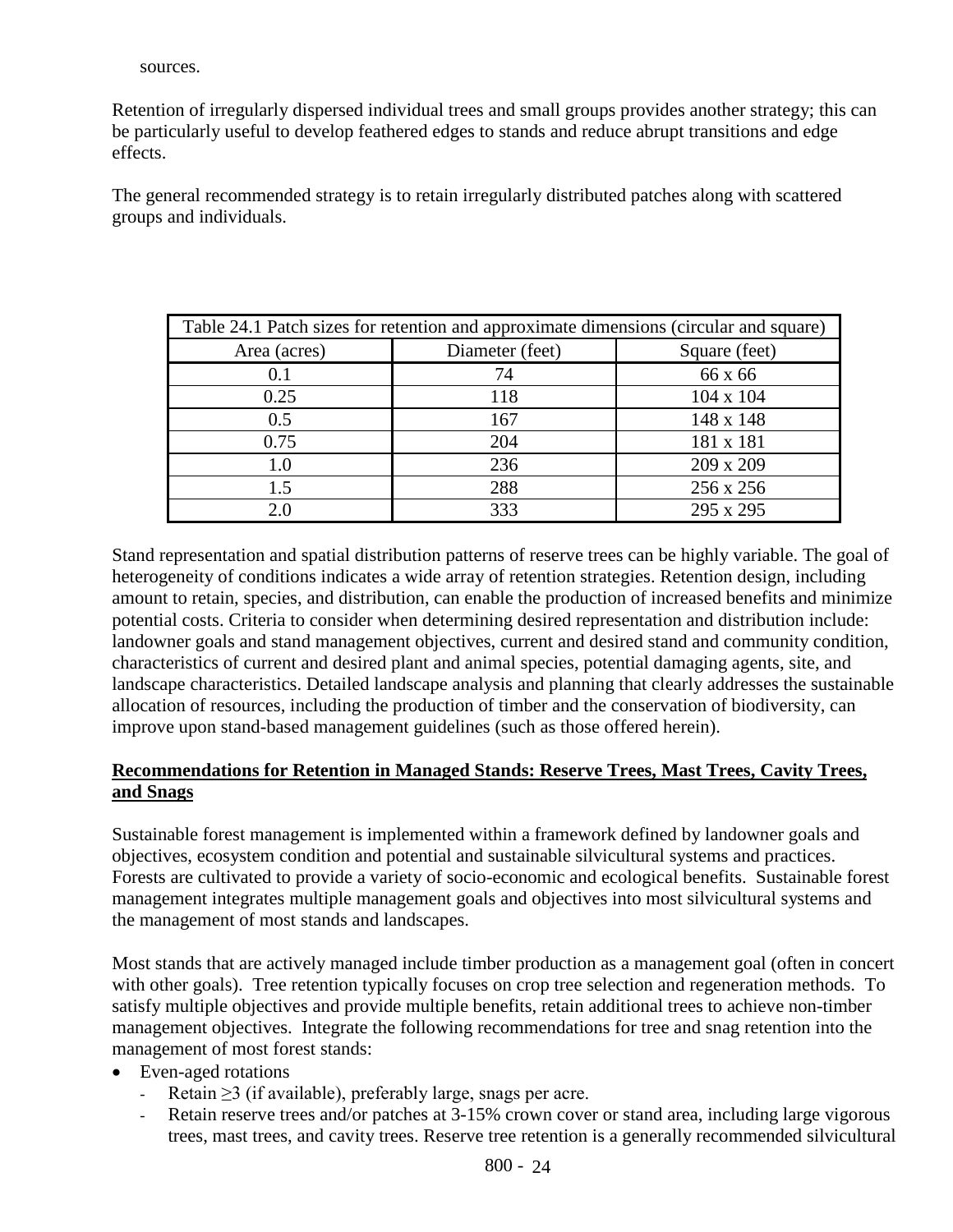practice for stands ≥10 acres. It is encouraged in smaller stands, but operational, shading, and other biological issues may limit application.

- Even-aged intermediate treatments
	- Retain  $\geq$ 3 (if available), preferably large, snags per acre.
	- Retain  $\geq$ 3 (if available), preferably large, cavity trees per acre.
	- Retain ≥3 (if available), preferably large, mast trees per acre.
	- If previously established, manage reserve trees and patches. Management may include timber harvesting or passive retention. Consider retaining  $\geq$  trees per acre to develop into large, old trees and to complete their natural lifespan. These trees may also satisfy cavity and mast tree recommendations. These trees will often become large snags and coarse woody debris.
- Uneven-aged systems
	- Retain ≥3 (if available), preferably large, snags per acre.
	- Retain  $>$ 3 (if available), preferably large, cavity trees per acre.
	- Retain  $\geq$ 3 (if available), preferably large, mast trees per acre.
	- Consider retaining ≥3 trees per acre to develop into large, old trees and to complete their natural lifespan. These trees may also satisfy cavity and mast tree recommendations. These trees will often become large snags and coarse woody debris.

In cases where these recommendations for retention are not applied, then sound reasons and expected impacts of deviation should be documented.

# **When applying retention recommendations, be sure to consider:**

- Retention will occur at the "Harvest Unit" level. Harvest Unit is defined as the stands within a timber sale. RMZ or Z prefix stands occurring within or adjacent to the Harvest Unit can provide retention opportunities. Retention will be encouraged in stands 10 acres in size or less that are managed as even-aged, but will not be required.
- Individual trees can provide multiple benefits and fulfill the intent of more than one of the above recommendations. For example, three large oak trees with cavities could satisfy the mast tree and cavity tree recommendations, as well as the large, old tree consideration.
- Retention of both vigorous and decadent trees will provide an array of benefits.
- In general, species diversity is encouraged when selecting trees to retain.
- Large trees and snags are  $>12$  inches dbh, and preferably  $>18$  inches dbh.
- Trees retained can be scattered uniformly throughout a stand or irregularly dispersed, as single trees, groups, and patches. The general recommended strategy is to retain irregularly distributed patches along with scattered groups and individuals.
- Retention in aggregated patches generally provides the most benefits for wildlife and biodiversity. In addition, patches retained can satisfy multiple benefits; for example, at stand rotation, an internal or adjacent unharvested buffer along a stream (RMZ) could provide a portion of reserve tree retention as well as satisfy BMP (water quality) recommendations. Patches should be >0.1 acres and generally <2.0 acres, but can be larger; reserve tree patches, particularly large ones, should be documented as retention patches.
- Harvesting of reserve trees may occur in the future or may be foregone to achieve other benefits. Retain reserve trees for at least one-half the minimum rotation age of the new stand (e.g. retain reserve trees at least 20-25 years if regenerating aspen). Consider retaining some trees to develop into large, old trees and to complete their natural lifespan; these trees will often become large cavity trees, snags, and coarse woody debris.
- Retain as many snags as possible. Retention of snag diversity (species and size) can potentially provide the greatest array of benefits. Snags that are determined to be a threat to human safety can be cut and retained on site as coarse woody debris.
- Clearly designate, in writing and/or by marking, which trees should be retained prior to any cutting operations.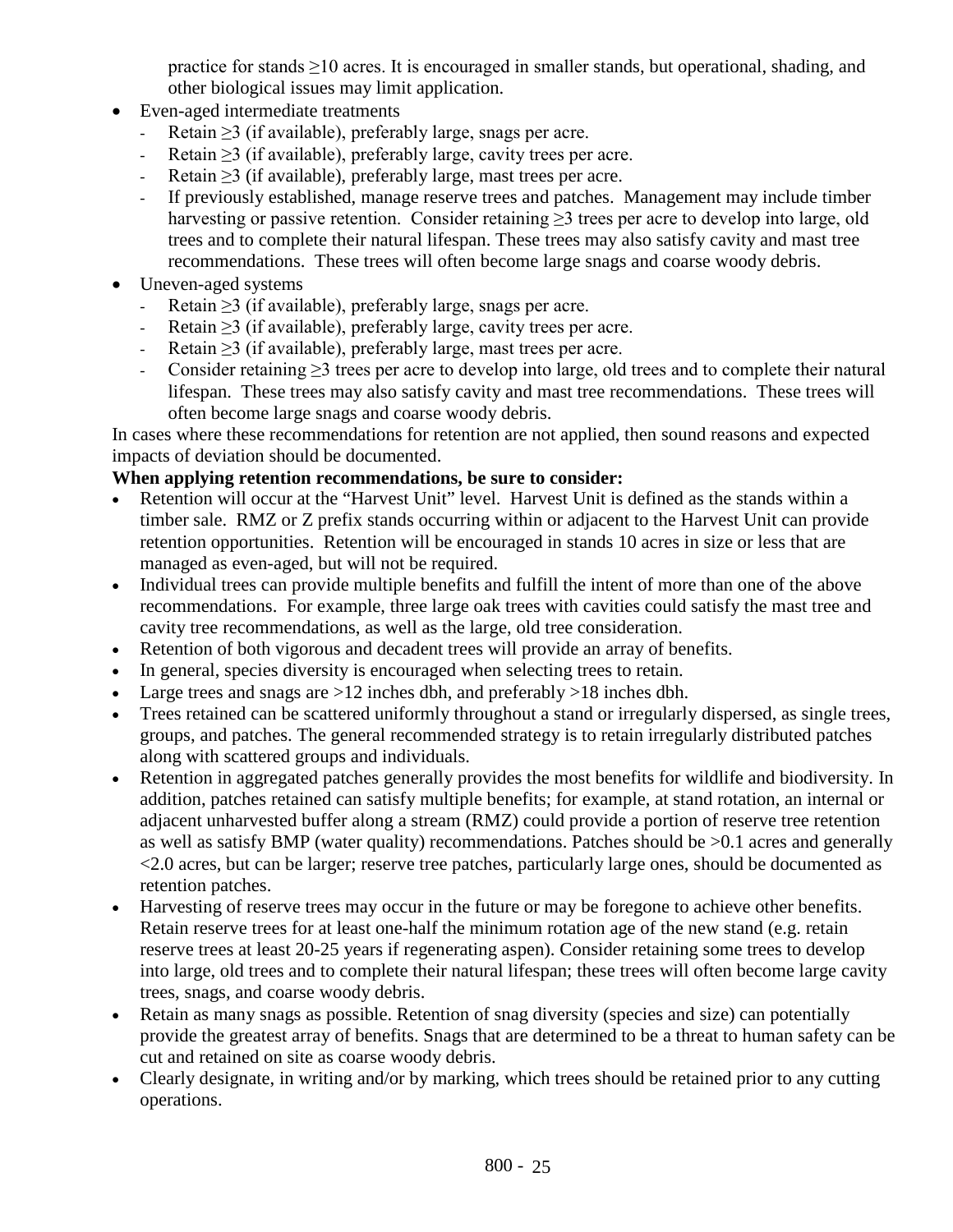# **Dominant Tree Retention under Even Aged Management Justification for Guidance Variance**

# Standard Guidance:

Tree retention guidance under even aged management generally recommends retention of 3 – 15% of tree cover, including representation of the dominant tree species present on the harvest unit. Guidance also recommends retention in individual trees or in islands and also cavity, den and mast trees.

# Variance Needs:

Tree retention under even aged management schemes is an important wildlife habitat component. There are cases, however, when retention of reserve trees may conflict with management objectives. Variances from tree retention guidance must be documented, along with a description of management conflict, in the timber sale narrative. It is also acceptable to document variance rationale in the County Forest Comprehensive Land Use Plan in cases where the variance need is a common management occurrence.

Example language for variance to  $<$  3% - General

• Excessive shading is a concern when regenerating shade intolerant species in small stands (<10acres) or in narrowly linear stands that are surrounded by relatively mature forest or stands not ready for concurrent harvest.

There is no opportunity for acceptable retention trees (possibly for reasons below). In this case, note how this may be mitigated in future rotations.

• Regeneration success could be compromised when using accepted silvicultural methods such as seed tree or shelterwood harvests to regenerate shade intolerant species (white pine, white birch, oak, etc.)

• Stands adjacent to the harvest unit can provide retention opportunities when a portion of a covertype will be harvested (i.e. black spruce/tamarack strip regeneration harvests)

Example language for not retaining dominant species – General

• Other species (oak/pine) were selected to enhance/maintain the diversity of the stand, and/or to provide retention trees with longer lifespans and increased ability to withstand the wind, providing retention further into the future.

• Abundant snags are already present and will be left standing.

Example language for retention variance – aspen stands

• Hypoxylon canker is present in the stand and leaving isolated trees or small clones could result in substantially increased risk of introducing canker into the new stand.

Aspen may be declining, low stocking, poor site index, poor quality, scattered or understory competition exists and trees will not be retained in order to maximize aspen suckering potential.

• In aspen areas being specifically managed for grouse/woodcock, retaining trees throughout the site create raptor perch trees which may be counterproductive to the intent of the wildlife habitat created. In addition, providing additional drumming logs at these sites or protecting existing drumming logs may also be beneficial to the targeted wildlife species. Less perch trees and increased drumming logs in these areas would be justification for altering retention of dominant species.

# Example language for retention variance – jack pine stands

Retaining jack pine reserve trees when regenerating a new jack pine stand is not recommended because of the significant risk of budworm outbreaks resulting in defoliation and death of the new stand.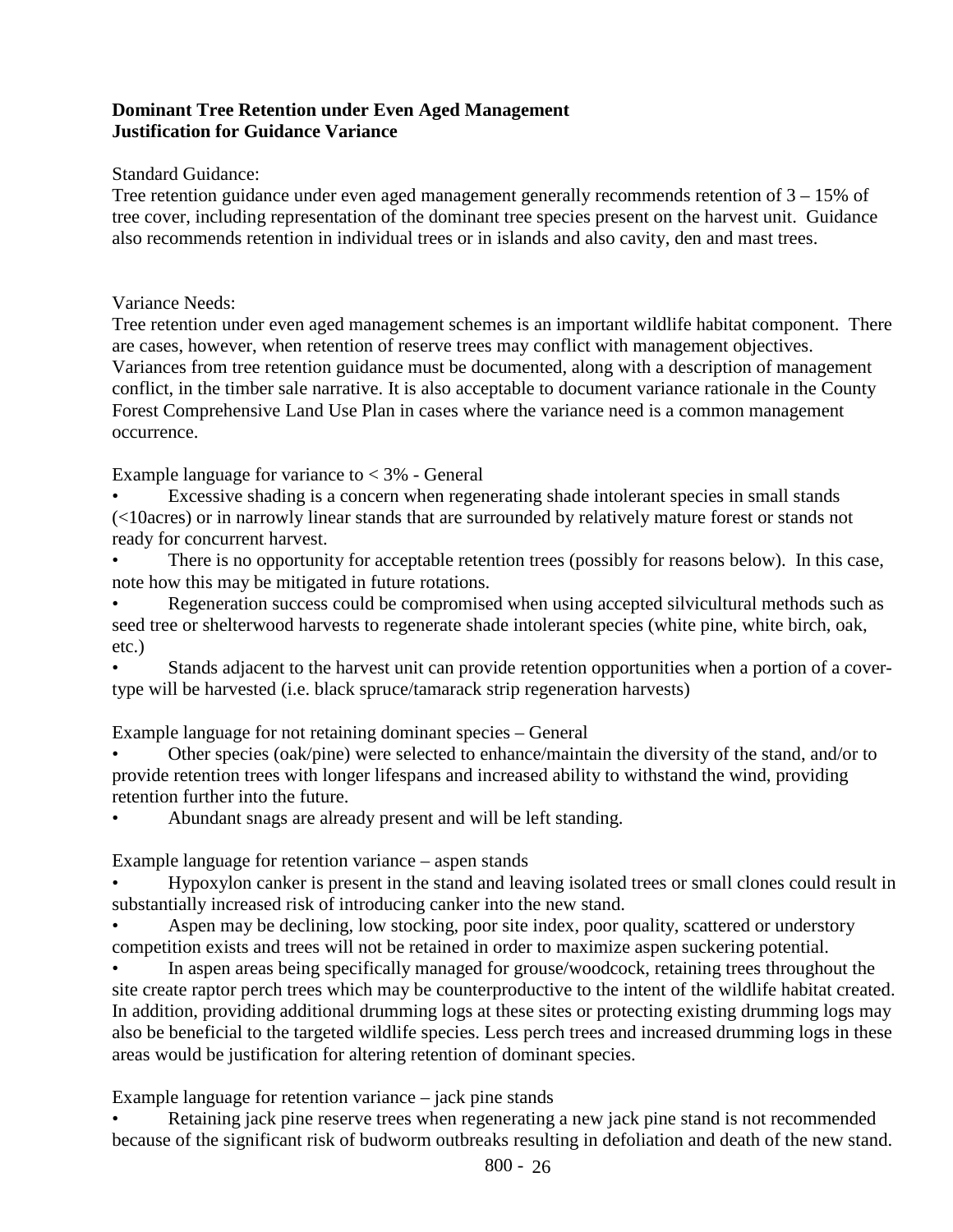- The residual trees will have a very good chance of being killed by bark beetles.
- Increased shading is detrimental to growth of the new stand.
- High risk of blow-down of retained trees (sandy sites, high water table).

Example language for retention variance – red pine stands

• Retaining red pine reserve trees when regenerating a new red pine stand may significantly increase the risk of Sirococcus and Diplodia incidence within the young stand.

- The residual trees will have a very good chance of being killed by bark beetles.
- Increased shading is detrimental to growth of new stand.

# 820.8 BIOMASS HARVESTING GUIDELINES

Biomass harvesting has historically been a rare occurrence on the Wood County Forest. Currently there is very little demand for this forest product from Wood County Forest primarily due to local markets, haul distances and associated lack of economic feasibility to reach markets further distances away. In the event biomass harvest occurs in the future, Wood County Forest will apply principles and guidance contained in: *Wisconsin's Forestland Woody Biomass Harvesting Guidelines – Field Manual for Loggers, Land Owners, And Land Managers*, and Wisconsin DNR PUB-FR-435-2014. A very small percentage of Wood County Forest is associated with soils that would limit biomass harvest. Specifically, soils identified as Plainfield Sand and Plainfield Loamy Sand would be of concern on the Wood County Forest. These soil types occur in the Dexterville area and comprise a very small acreage.

# **825 ANIMAL SPECIES MANAGEMENT**

Wood County Forest provides a wide range of wildlife habitats from open grasslands to mature forests, from bogs to forested wetlands, from spring ponds to lake shorelines. A primary goal of wildlife management on the Wood County Forest is to provide a diversity of healthy ecosystems necessary to sustain and enhance native wildlife populations. This forest will be managed primarily to provide habitats for a wide range of species rather than focusing on a specific species, with exceptions made for Federal or State Listed Endangered or Threatened Species.

# 825.1 TECHNICAL PLANNING

Management of wildlife populations on the Wood County Forest falls under the jurisdiction of the DNR. Planning may be a cooperative effort of the County Forest staff, DNR liaison forester and wildlife manager in formulating management plans, utilizing forest, and wildlife management techniques to accomplish desired forest and wildlife management goals.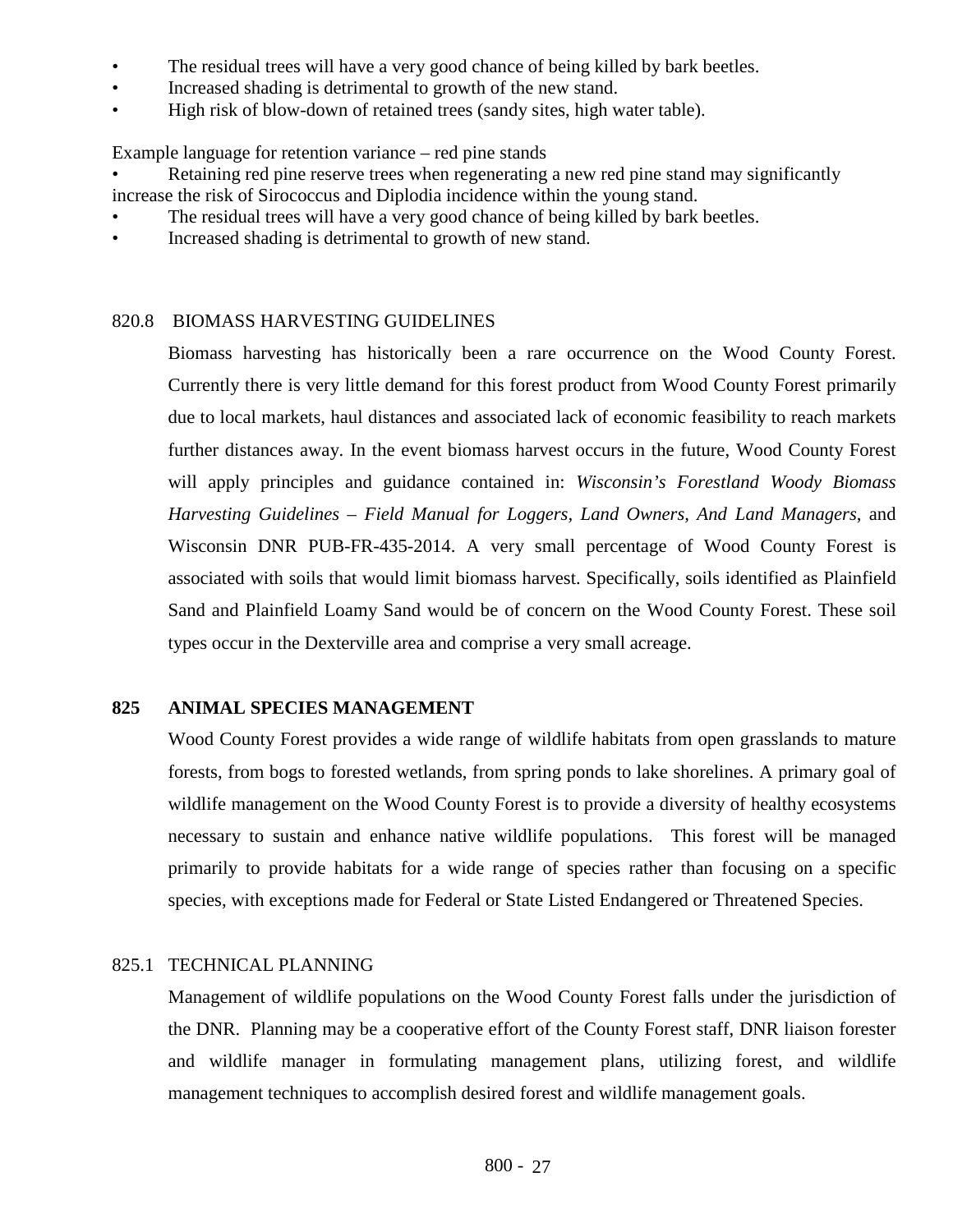# 825.2 GUIDELINES

DNR operational handbooks including the Public Forest Lands Handbook (2460.5), manual codes and guidance documents are important references and guidelines to utilize in fish and wildlife planning efforts.

# 825.3 INVENTORY

Habitat needs will be determined by analysis of forest reconnaissance information. Population estimates will be conducted periodically by DNR wildlife, endangered resources personnel, and other trained cooperators. Currently, Department Wildlife staff conduct the following surveys on or adjacent to the Wood County Forest:

- Biotic Inventories
- Summer deer observations
- Brood surveys
- Furbearer tracking
- Bat Monitoring
- Bear bait surveys
- Snowshoe Hare surveys

Additionally, Wood County Forest has frequently used nickel-an-acre grant monies to hire an avian ecologist to perform surveys to detect the presence of special concern raptors such as Red-Shouldered Hawk and Goshawk, as well as any active nests.

# 825.4 RESOURCE MANAGEMENT CONSIDERATIONS FOR WILDLIFE

The following areas of focus are identified for achieving plan objects and for benefit of wildlife.

# 825.4.1 General Management Policies

Forest management practices may be modified to benefit wildlife and diversity. The following will be considered when planning for management activities:

- Even-aged regeneration harvests (clear-cuts) should vary in size and shape and include retention considerations.
- A diversity of stand age, size and species.
- Mast-bearing trees and shrubs, cavity trees, and an adequate number and variety of snags.
- Cull trees (future snag or den trees) not interfering with specific high value trees.
- Timber types, habitat conditions and impacts on affected wildlife.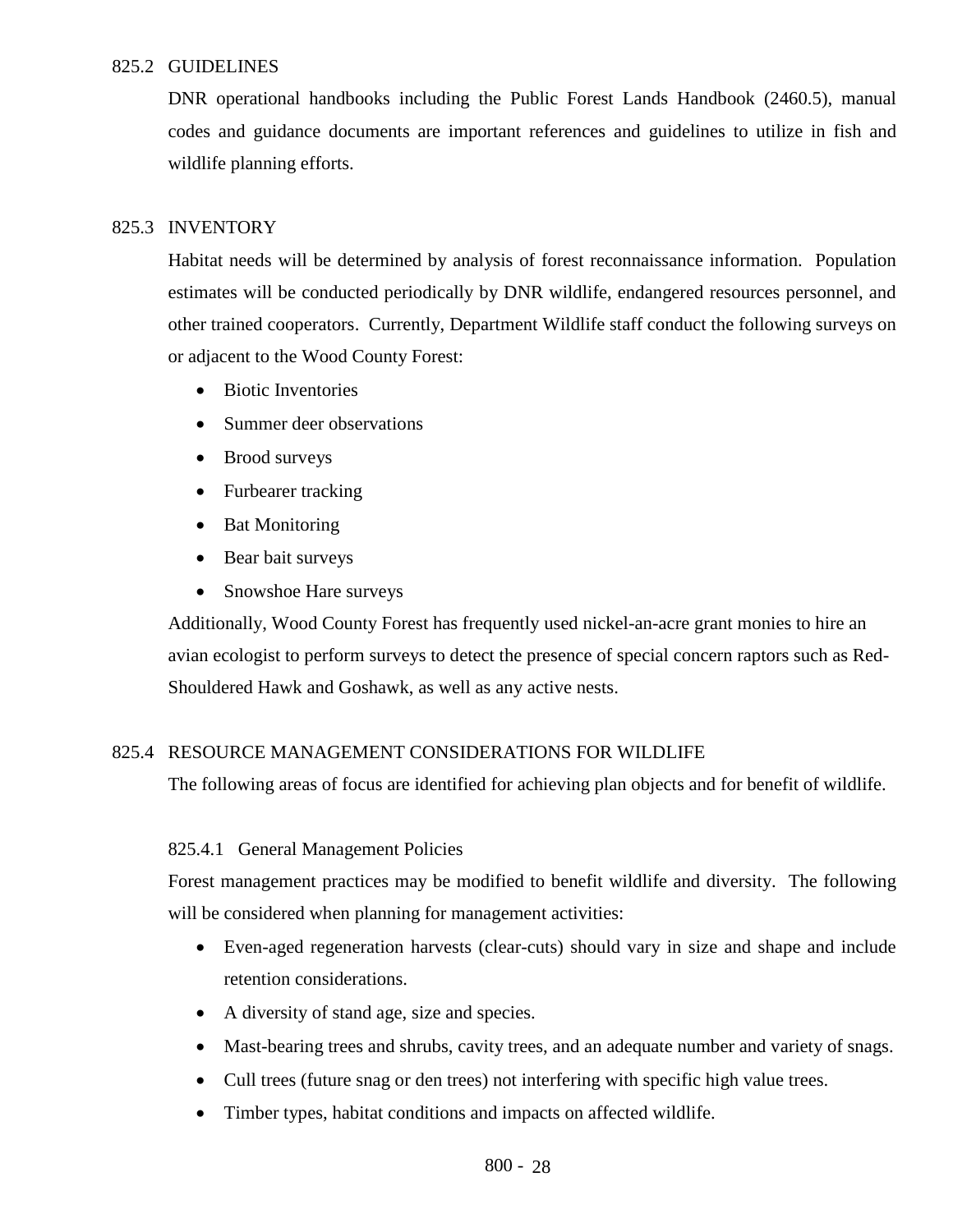- Access management.
- Best management practices for water quality (BMP's).

### 825.5 IMPORTANCE OF HABITATS

Important habitat types are those cover types known to be of importance to certain native wildlife and whose absence would make that wildlife significantly less abundant. These shortages may be on a local or broader scale. The following habitat types can be considered important:

#### 825.5.1 Non-forested wetlands

The Wood County Forest contains 7847 acres (20% of recon acres) of non-forested wetland types providing a variety of habitats for common, rare and endangered species. Emergent wetland, sedge meadow, muskeg bog and deep marsh provide habitat for species such as wood turtle, black tern, American bittern, and numerous other species.

### 825.5.2 Aquatic habitats

The Wood County Forest includes 572 acres (1.2% of recon acres) of lakes, rivers, streams, ponds and other aquatic habitats. Open water provides habitat for species such as wood duck, boreal chorus frog, water shrew and many other species reliant on water related resources.

#### 825.5.3 Riparian and other non-managed areas

Undisturbed shoreline and riparian areas present on the forest and provide habitat for species such as red-shouldered hawk, green frog, and woodland jumping mouse.

#### 825.5.4 Early successional forests

Management of aspen, white birch, jack pine and other shade intolerant species creates habitat for a variety of wildlife species that benefit from early successional forests. On the Wood County Forest, there are currently 13,589 acres of these forest types present. This is a key habitat used for recreational hunting activities providing conditions favorable for American woodcock, ruffed grouse, white-tailed deer and non-game species such as golden-winged warbler, Kirtland's warbler and black-billed cuckoo.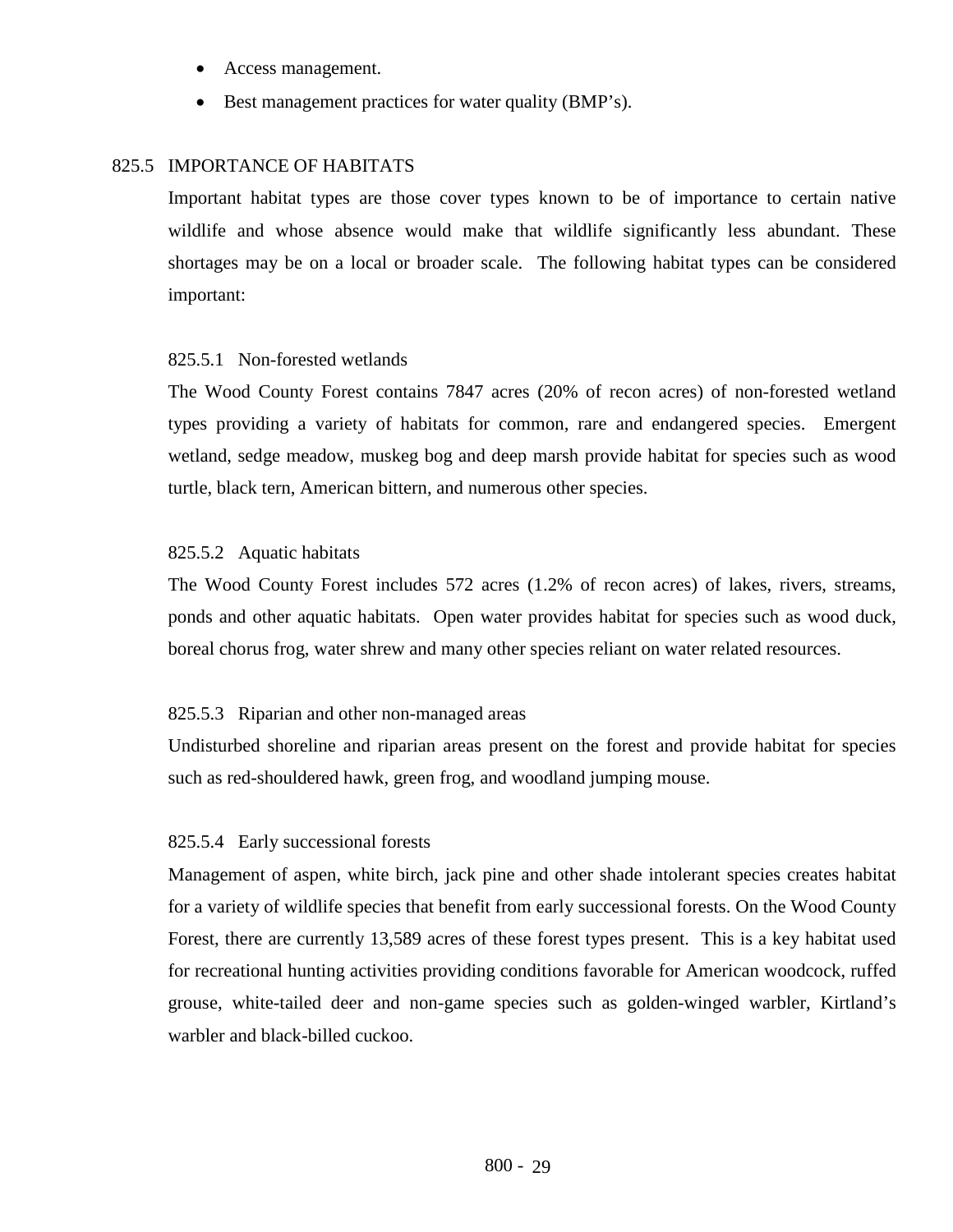# 825.5.4.1 Aspen

Aspen is recognized as providing important habitat values to the greatest diversity of wildlife species. This type will continue to be regenerated, with consideration given to reserving scattered den, mast-producing trees, and conifers in the process.

# 825.5.4.2 Jack pine

Jack pine and its associated plant understory provide a vital mix of breeding and winter habitat for many wildlife species. This type will become increasingly important as conversion to other tree species occurs on private lands. Jack pine forests are not abundant on the Wood County Forest but will be maintained where possible.

# 825.5.5 Conifers

Conifers whether jack pine, white pine, spruce, fir or other types appear to be an important habitat for a number of wildlife species. The Wood County Forest currently has 4846 acres of coniferous habitat. Connecticut warbler, red crossbill, northern flying squirrel, and many others utilize conifer types. Jack pine areas can be managed to provide temporary barrens habitat providing habitat for Kirtland's warbler and other barren related species.

# 825.5.5.1 Lowland conifer

Lowland conifers on the forest consist of tamarack swamps. While this forest type does not provide quality winter cover compared to cedar, hemlock, and balsam fir, tamarack does provide cover for some species. This forest types is generally not managed on Wood County for timber production due to the small acreage and the isolated location of tamarack stands.

# 825.5.6 Oak management

Oak is an important mast producing food source on the forest, providing acorns for a wide variety of game and non-game species. The Wood County Forest has 6412 acres of oak habitat. It is considered a critical resource to retain on the landscape for both its timber and wildlife value, providing habitat for species such as scarlet tanager, wood thrush, red headed woodpecker, and black bear. Additionally the oak type is important to wildlife because of its cavity-forming potential and mast production. Future management will focus on protecting and regenerating this type.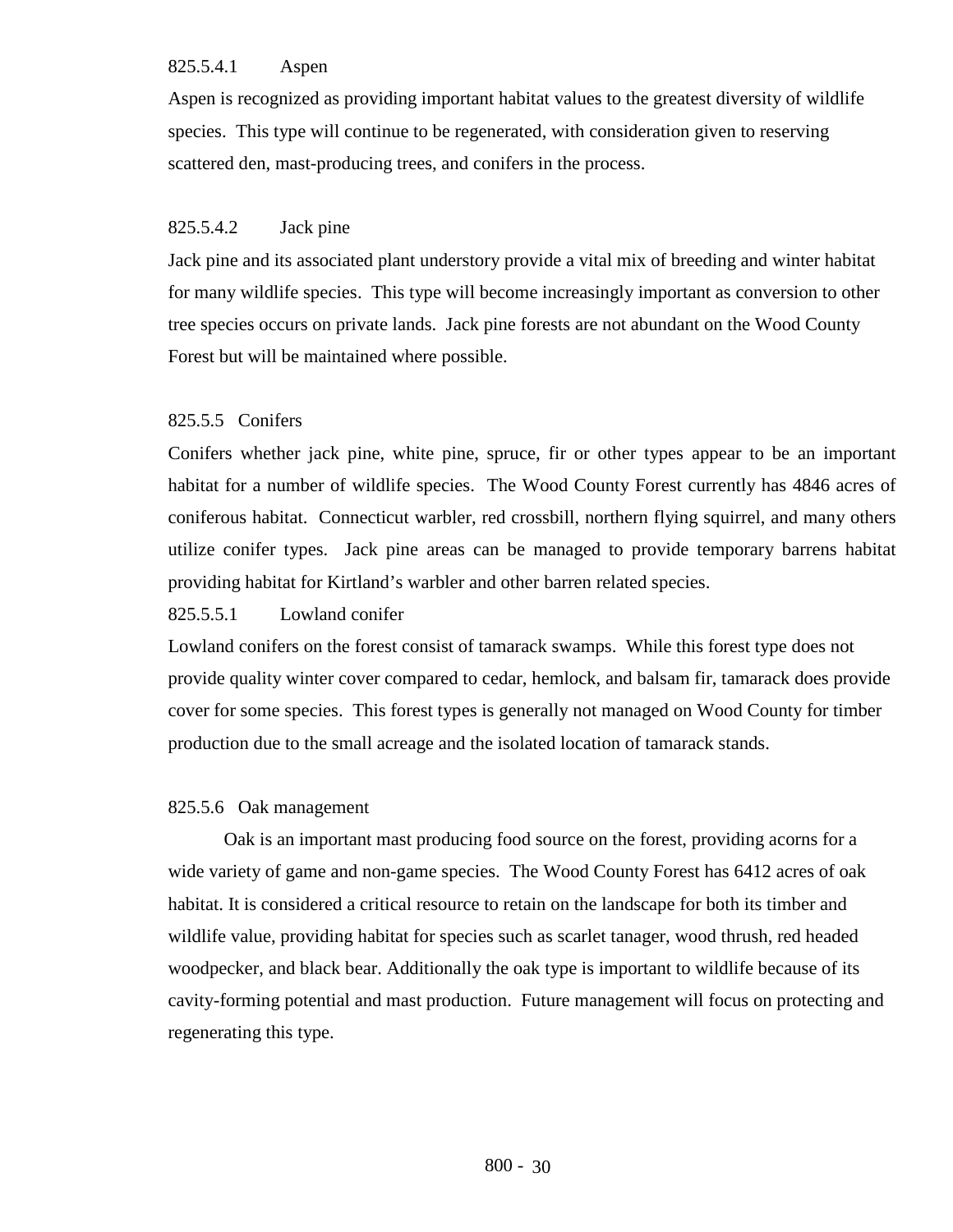### 825.5.7 Uneven/all aged management

Management of uneven aged stands provides for multi-storied canopies, diverse age structure and potentially older forest characters. The Wood County Forest has 587 acres being managed under an all aged management system. Species such as Canada warbler, little brown bat, black throated blue warbler and many others benefit from these forest types, In addition, numerous amphibian and reptiles utilize these forest types.

# 825.5.8 Large forest blocks

Large blocks of County Forest provide habitat for numerous interior species. Gray wolf, black throated blue warbler, Canada warbler and least flycatcher are a few examples of animals that rely on these large blocks.

# 825.5.9 Grasslands, openings, upland brush

Wildlife openings, grass rights-of-way, natural openings, upland brush and other upland open habitats provide for diversity and unique habitats benefitting pollinators, numerous species including upland plover and whip-poor-will. Wood County Forest currently has 203 acres identified as open grassland or upland brush habitat.

# 825.5.10 Other local habitats

Other habitats currently present on Wood County Forest include Rock Outcrops (6 acres), pipeline and utility Right of Way (117 acres).

# 825.6 INTENSIVE WILDLIFE MANAGEMENT PROJECTS

# 825.6.1 Wisconsin Wildlife Action Plan / Species of Greatest Conservation Need (SGCN)

In addition to species listed as endangered, threatened or special concern within the NHI database, the Department also maintains a statewide list of species of greatest conservation need.

This list includes species that have low or declining populations and may be in need of conservation action. The list includes birds, fish, mammals, reptiles, amphibians and insects that are: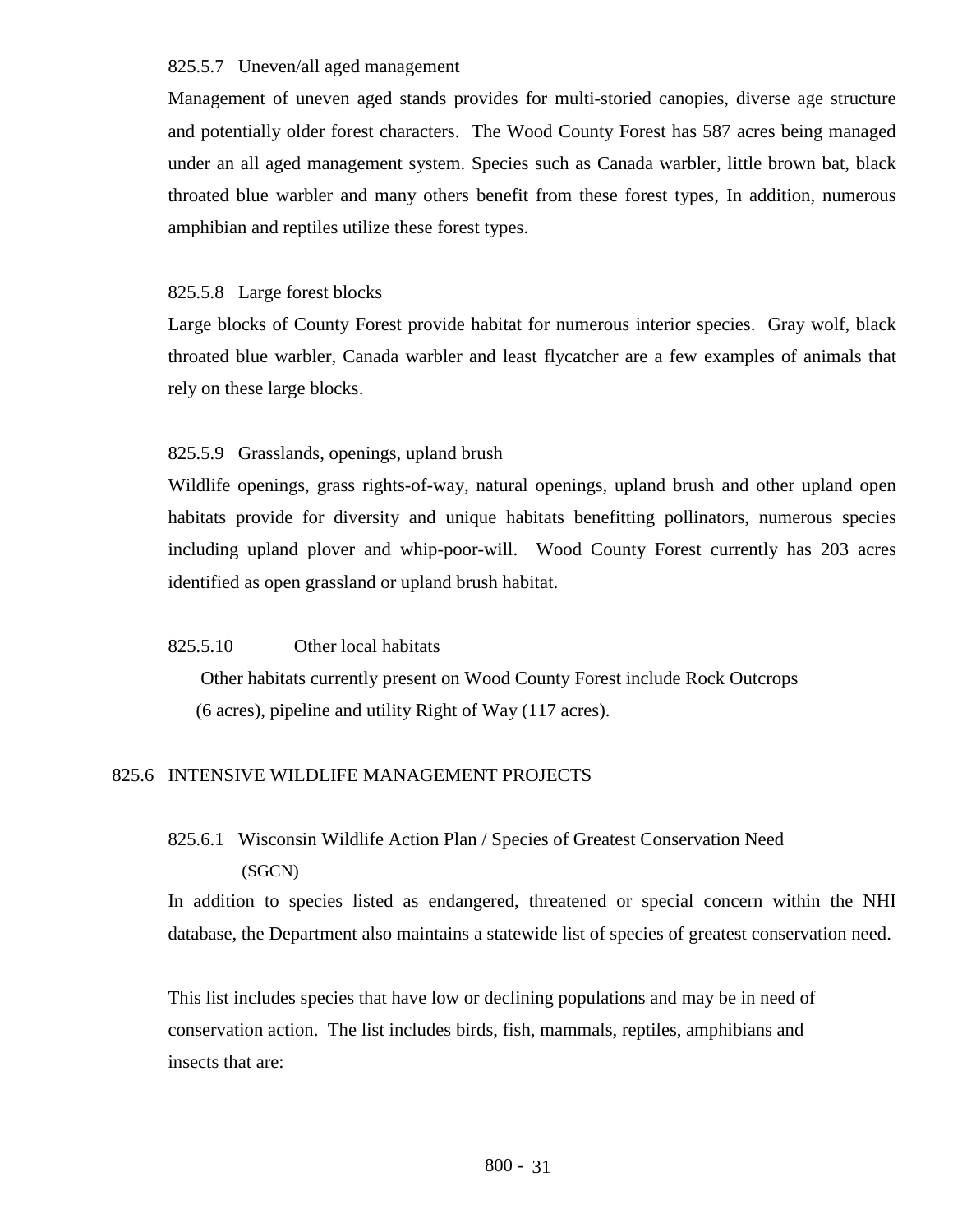- Already listed as threatened or endangered
- At risk due to threats
- Rare due to small or declining populations
- Showing declining trends in habitat or populations

The WWAP working list can provide information on how management activities may affect, or in many cases benefit species of greatest conservation need. More information is available on the WWAP website: *<https://dnr.wi.gov/topic/wildlifehabitat/actionplan.html> .*

# 825.7 FISH AND WATERS MANAGEMENT

Public waters shall be managed to provide for optimum natural fish production, an opportunity for quality recreation, and a healthy balanced aquatic ecosystem. Emphasis will also be placed on land-use practices that benefit the aquatic community. Management of County Forest lands will attempt to preserve and/or improve fish habitat and water quality.

#### 825.7.1 Technical Planning and Surveys

Management of all waters within the County Forest is the responsibility of the DNR. Technical assistance will be provided by the local fisheries biologist. Studies and management will be conducted in the manner described in DNR Fish Management Handbook 3605.9. Water and Population Surveys fall under the jurisdiction of the Department and will be conducted as needed by fisheries biologists.

#### 825.7.2 Special Projects

Wood County Forest has collaborated with local lions club and Wisconsin DNR Fisheries staff to accomplish a fish habitat improvement project (i.e. fish sticks) on Lake Dexter. This project was completed during the winter of 2018-2019 and was funded through the County Conservation Aids Grant program. Initially the project has been viewed as a success and there is potential for similar projects in the future.

#### 825.7.3 Shoreland Zoning

See Shoreland Zoning Ordinance contained in the Appendix.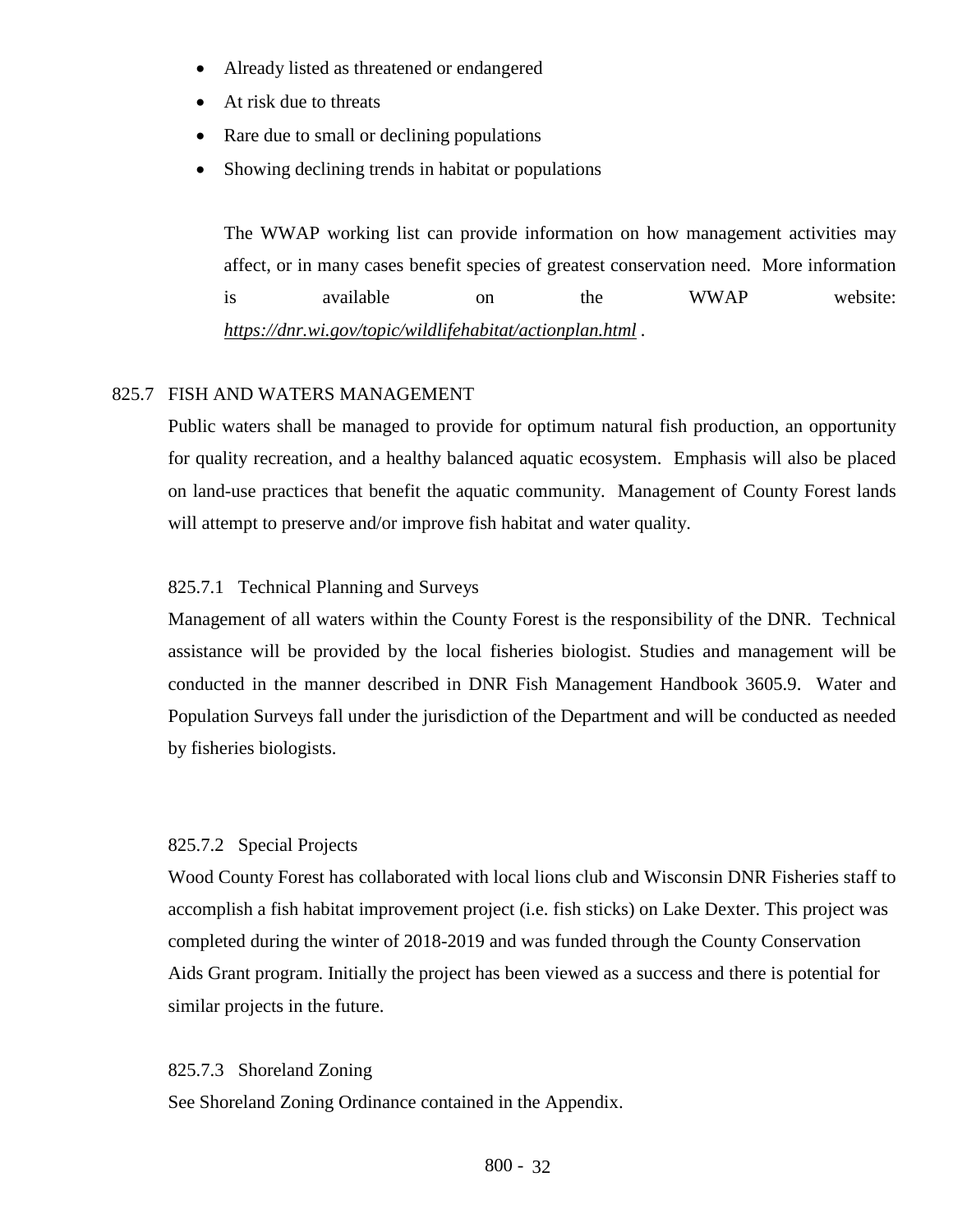### 825.7.4 Access and development

Access and development of County Forest waters will be limited to those activities consistent with the above water management policies. See Chapter 740 also for further information on water access.

# 825.7.5 Important Water Resources

Management activities adjacent to these water resources, or in areas with sensitive soils or severe slopes, should consider measures above and beyond the customary BMP practices. County staff may work with their Liaison Forester in cooperation with the local DNR water resources staff to develop site-specific measures where appropriate. An inventory of water resources can be obtained from DNR Water staff for the County. Important water resources on the Wood County Forest include:

Dexter Lake/Yellow River Hemlock Creek East Fork Black River Hay Creek Owl Creek Skunk Creek

# **830 EXCEPTIONAL RESOURCES, UNIQUE AREAS**

# 830.1 HCVF FOR FSC AND DUAL CERTIFIED COUNTIES

The DNR established criteria for establishing HCVFs on state lands is found below. For the purpose of this plan, the county recognizes this criterion for identifying HCVFs on county land. This does not preclude the county from identifying other unique areas that do not meet the definition of HCVFs.

# *<https://dnr.wi.gov/topic/TimberSales/documents/DNRLandsHCVFSelectionCriteriaFinal.pdf>* HIGH CONSERVATION AREAS

- Forest areas containing globally, regionally or nationally significant concentrations of biodiversity values including RTE species.
- Forest areas containing globally, regionally or nationally significant large landscape level forests, contained within, or containing the management unit, where viable populations of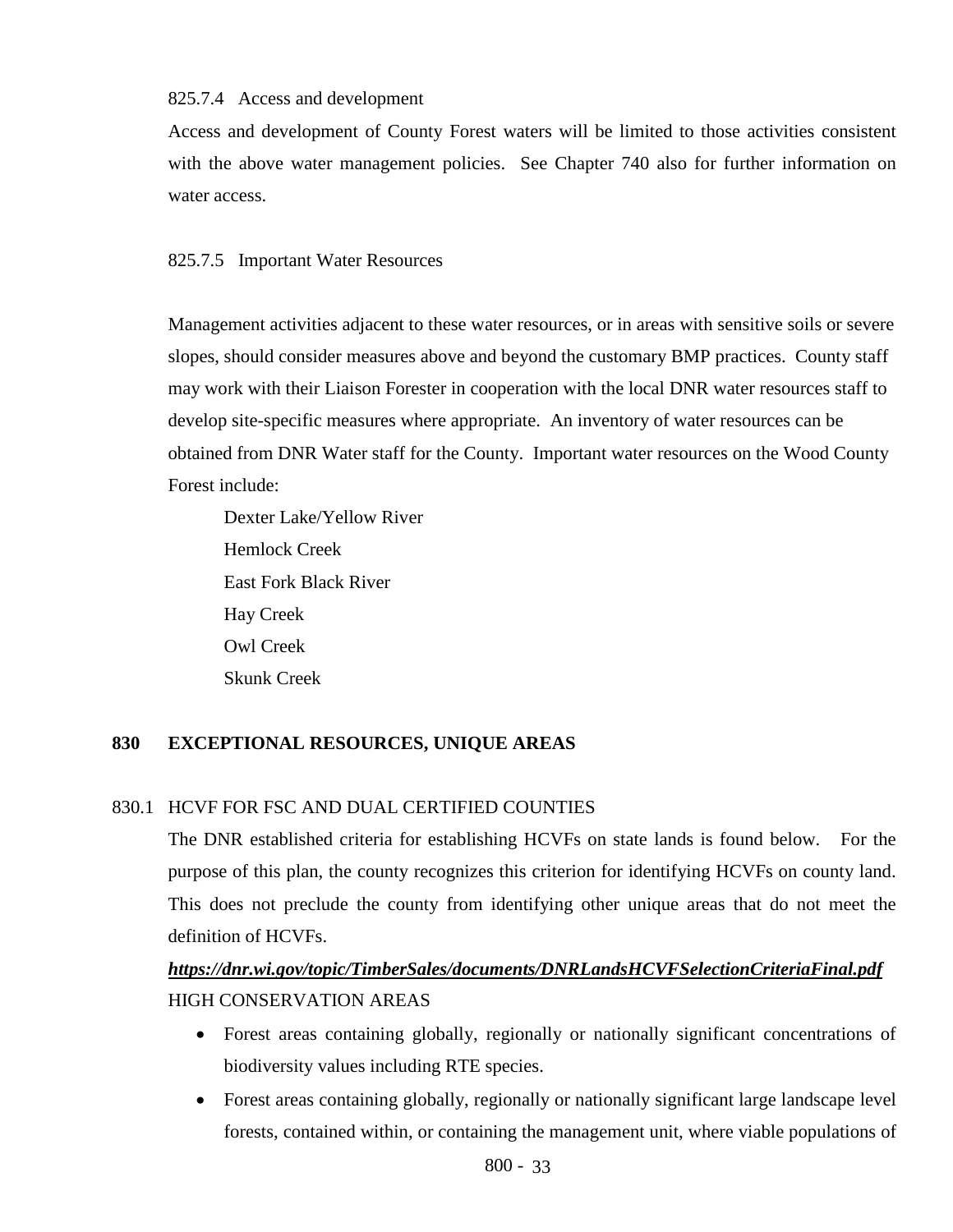most if not all naturally occurring species exist in natural patterns of distribution and abundance.

- Forest areas that are in or contain rare, threatened or endangered ecosystems.
- Forest areas that provide basic services of nature in critical situations (e.g., watershed protection). **Wisconsin does not have known locations meeting this criterion.**
- Forest areas fundamental to meeting basic needs of local communities (e.g. subsistence, health of indigenous communities) **Wisconsin does not have known locations meeting this criterion.**
- Forest areas critical to local communities' traditional cultural identity (e.g. areas of cultural, ecological, economic or religious significance identified in cooperation with such local communities).

The HCVFs on Wood County Forest are the following:

- Red Oak Bottoms State Natural Area
- •Owl Creek Fen Savanna State Natural Area
- •Hiles Wetlands State Natural Areas
- •Skunk Creek Woods State Natural Area

All of the above mentioned areas fall into the Category HCV3.

# 830.2 AREAS RECOGNIZED BY STATE OR FEDERAL GOVERNMENT

830.2.1 State Natural Areas

Note: More specific information pertaining to species can be found in original DNR reports/inventories contained in Chapter 2040.5 High Conservation Value Forest Ares.

### **Red Oak Bottoms**

Goal: Manage the site as a floodplain forest with a heavy red oak component, rare bird habitat, and an ecological reference area. Natural processes will primarily determine the structure of the forest. The stand will be managed passively in the near term to develop old-growth characteristics. In the long-term, if natural disturbances of flood and wind throw do not create conditions for red oak regeneration, then patchy harvests would be conducted to regenerate the red oak. The site will be used as a reference area to compare management techniques on other similar cover type stands to assess retention of species diversity, differences in regeneration and other important ecological values.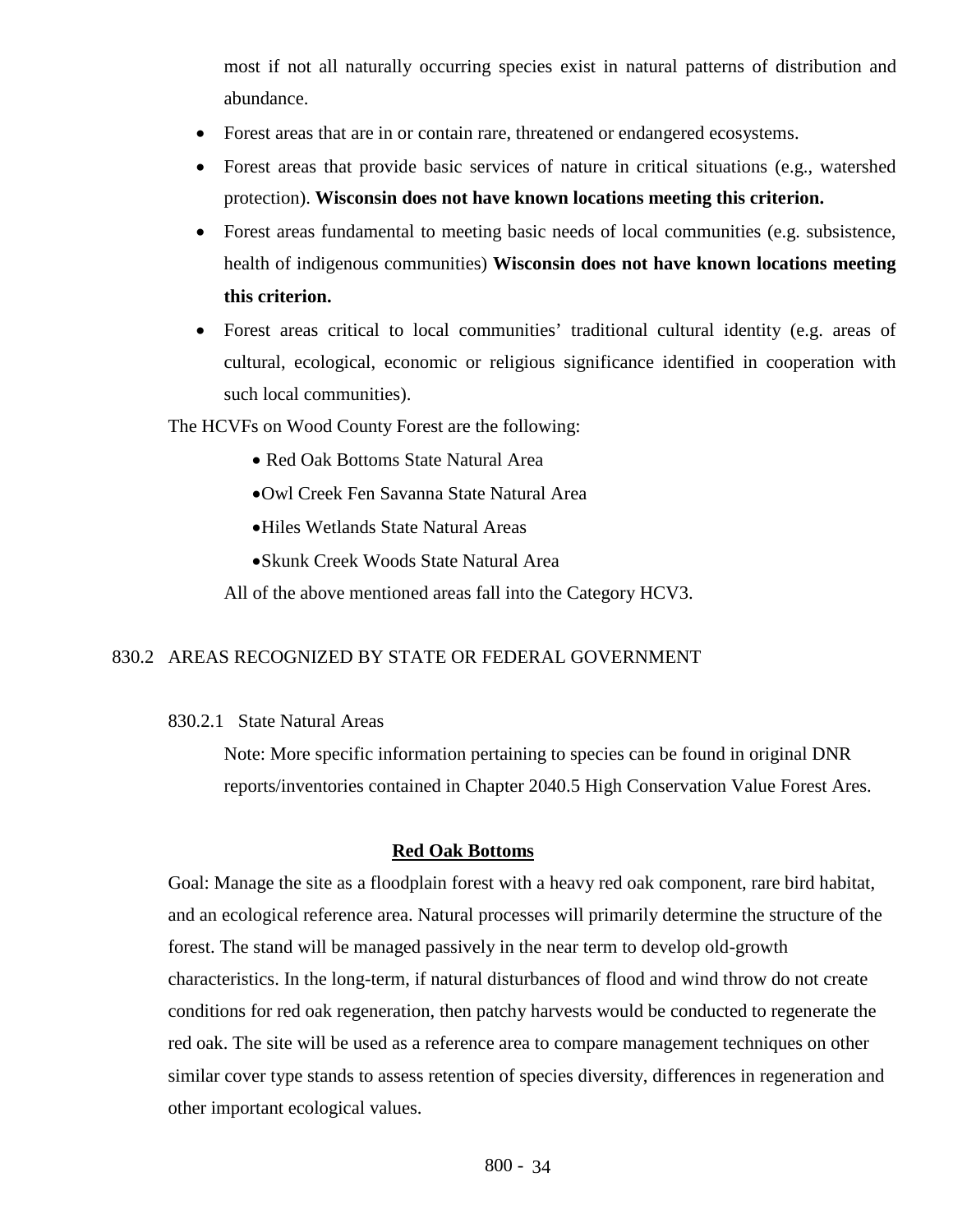Permitted management activities: removal of invasive exotic plant species, non-manipulative research, educational activities, hunting and trapping, low-impact recreation, access to suppress fires, harvests to meet natural area regeneration objectives (see above), salvage of trees after a major wind event, management to prevent and suppress insect or disease infestations using best available scientific knowledge and in consultation with the DNR Bureau of Endangered Resources and maintenance of any existing facilities.

Prohibited activities: motorized vehicles off designated trails, permanent hunting stands, mountain bikes, horse-based recreation, and alteration of the hydrology.

### **Owl Creek Fen Savanna**

Goal: Manage the site as a central poor fen reserve, unique wet aspen fen savanna habitat, and an ecological reference area. Natural processes will primarily determine the structure of the forest. The sparse, scattered, and off site trees will be managed passively. Small stands of more productive wetland forest and the more easily accessible islands may be managed to enhance regeneration of the tree species while providing diversity in rare bird habitat.

Permitted management activities: removal of invasive exotic plant species, non-manipulative research, educational activities, hunting and trapping, low-impact recreation, access to suppress fires, harvests to meet natural area aspen regeneration objectives (see above), salvage of trees after a major wind event, management to prevent and suppress insect or disease infestations using best available scientific knowledge and in consultation with the DNR Bureau of Endangered Resources and maintenance of any existing facilities.

Prohibited activities: motorized vehicles off designated trails (except winter access across ice roads to conduct timber harvest on adjacent uplands), permanent hunting stands, mountain bikes, horse-based recreation, and alteration of the hydrology.

Other activities may occur pending discussion and consultation with partners, NAPC and science experts.

### **Hiles Wetlands Natural Areas**

Goal: Manage the site as a northern sedge meadow, tamarack poor fen, wet meadow and central poor fen reserve and an ecological reference area. Natural processes will primarily determine the structure of the wetlands. The sparse, scattered, and off site trees will be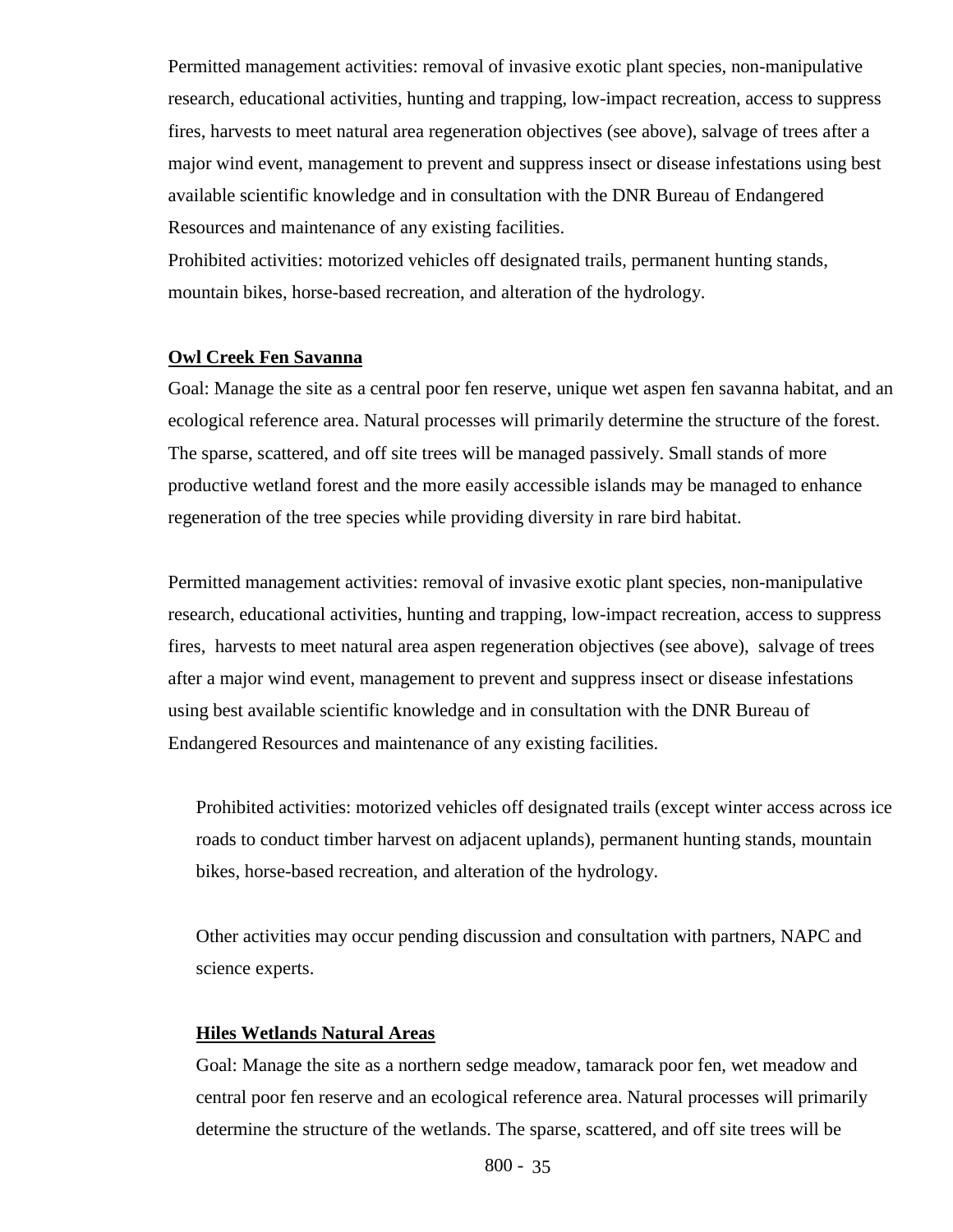managed passively. Stands of more productive wetland forest on the edge may be managed to enhance regeneration of the tree species while providing diversity. Some trees may be removed from the wetlands to maintain an open landscape character.

Permitted management activities: removal of invasive exotic plant species, non-manipulative research, educational activities, hunting and trapping, low-impact recreation, access to suppress fires, salvage of trees after a major wind event, management to prevent and suppress insect or disease infestations using best available scientific knowledge and in consultation with the DNR Bureau of Endangered Resources and maintenance of any existing facilities.

Prohibited activities: motorized vehicles off designated trails (except winter access across ice roads to conduct timber harvest on adjacent uplands), permanent hunting stands, mountain bikes, horse-based recreation, and alteration of the hydrology.

Other activities may occur pending discussion and consultation with partners, NAPC and science experts.

#### **Skunk Creek Woods Natural Area**

Goal: Manage the site as a representative example of the widespread white pine – oak forests of central Wisconsin, and an ecological reference area. Natural processes will primarily determine the structure of the forest. The stand will be managed to enhance old-growth characteristics in the near term, which may include removal of competing red maple and aspen. In the long-term, harvest to regenerate the white pine – oak forest will be necessary. The site will be used as a reference area to compare management techniques on other similar cover type stands to assess retention of species diversity, differences in regeneration and other important ecological values.

Permitted management activities: removal of invasive exotic plant species, non-manipulative research, educational activities, hunting and trapping, low-impact recreation, access to suppress fires, harvests to meet natural area objectives (see above), salvage of trees after a major wind event, management to prevent and suppress insect or disease infestations using best available scientific knowledge and in consultation with the DNR Bureau of Endangered Resources and maintenance of any existing facilities.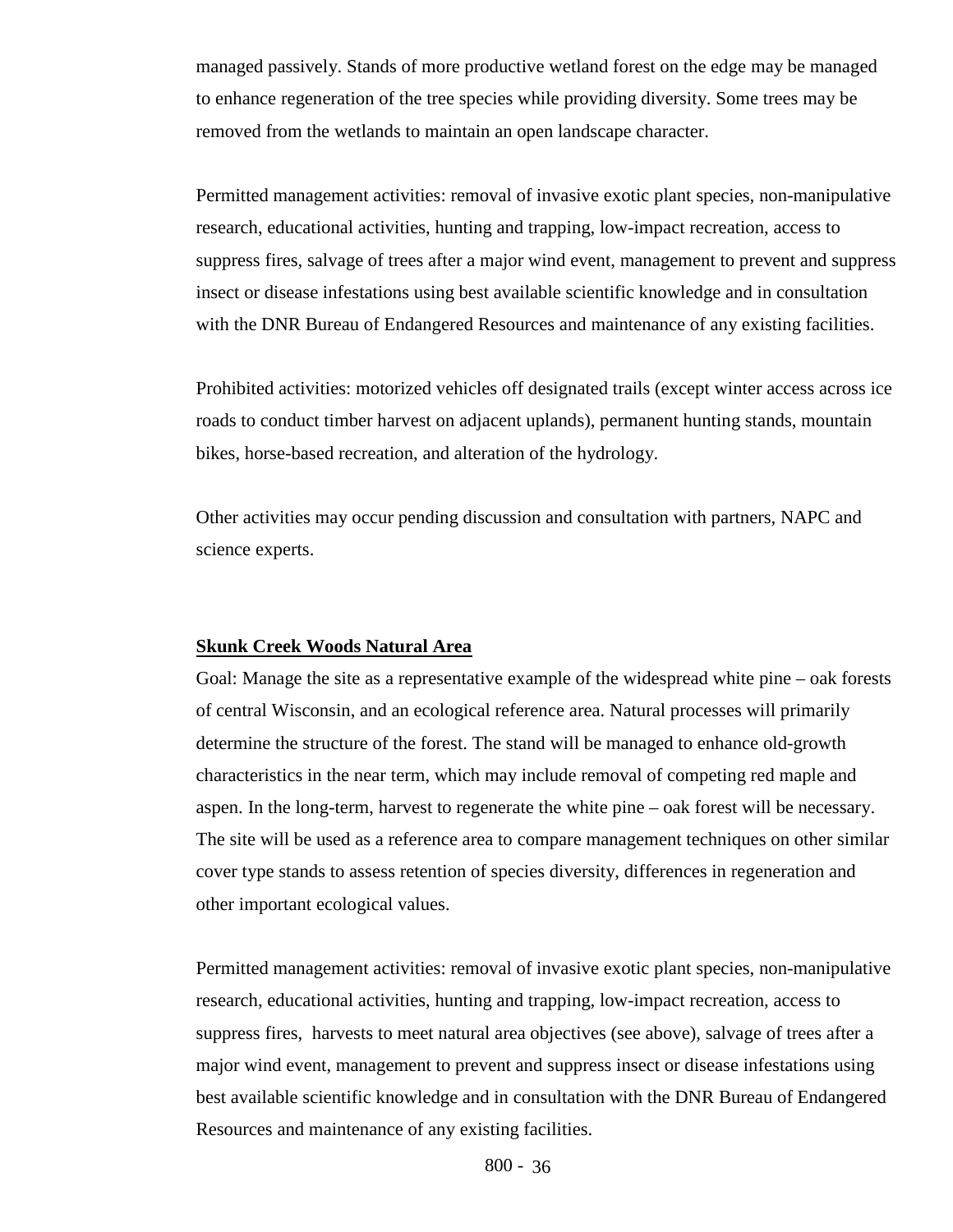Prohibited activities: motorized vehicles off designated trails, permanent hunting stands, mountain bikes, horse-based recreation, and alteration of the hydrology.

Other activities may occur pending discussion and consultation with partners, NAPC and science experts.

#### 830.2.2 State Scientific Areas

There are no known State Scientific Areas currently located on Wood County Forest. 830.2.3 Endangered species habitats (Karner Blue Butterfly, Kirtland's Warbler, etc.)

> Wood County conducts annual surveys for Karner blue butterfly. To date, there is one population identified on the forest. The county is cooperating with the DNR to promote this population through shifting mosaic management of the surrounding forest.

Habitat for bird species of high conservation need has been identified in the Owl Creek Fen Savanna. More specific information pertaining to species can be found in original DNR reports/inventories contained in Chapter 2040.5 High Conservation Value Forest Ares.

830.2.4 Rare communities (mesic cedar forest, boreal rich fen, calcareous fen, dry prairie, etc.)

- South Bluff this area contains open cliffs and rare species habitat.
- Remington Pines this site contains pine-oak forest and barrens species.
- Hemlock Creek this floodplain forest contains a similar mix of unusual species as the Red Oak Bottoms.

# 830.3 CULTURALLY SIGNIFICANT SITES

830.3.1 Burial mounds, cemeteries

There is one known gravesite on the Wood County Forest. This site is associated with a logging campsite from the late 1800s. This site is not highlighted or advertised to the general public. However it is protected when management activities occur, (e.g. "No Cut" buffer zone established and noted on cutting specifications in association with timber harvests, and through discussion with logging contractors).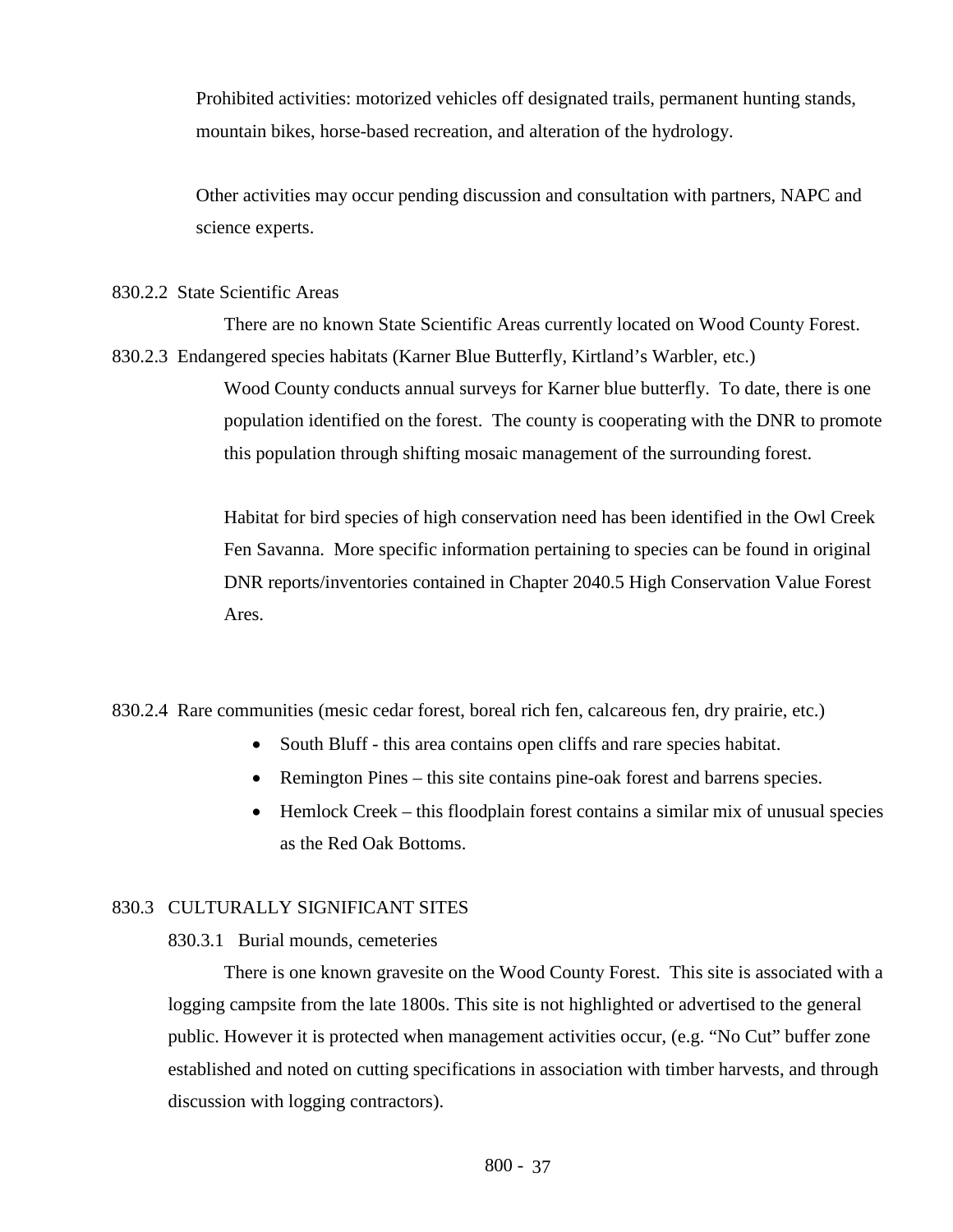# 830.3.2 Logging Camps, Dams, Forest History

Aside from the gravesite mentioned above, other culturally significant sites include:

- Lake Dexter Dam A dam dating creating a small lake on the Yellow River back to the early 60's which is surrounded by Dexter Park and which has provided for numerous recreational activities since its creation.
- Skunk Creek Dam A small dam creating a small flowage on Skunk Creek and which also forms the basis for an access road to a large block of Wood County Forest.
- South Bluff Fire Tower An abandoned DNR fire tower (abandoned in the 80s) that has become a landmark and is a witness to past fire  $\&$  fire management history associated with the area.

# 830.3.3 Landmarks

Landmarks include:

- Lake Dexter and Dam
- Skunk Creek Dam
- South Bluff and Fire Tower
- Wood County Forest Shooting Ranges

# **835 AESTHETICS**

Public perception of forestry has changed over the last planning period and in general, it appears that the public is much more accepting of the visual impact of sound forestry. In response to this, aesthetic management planning is intended to be much more simplified in this Plan.

#### 835.1 AESTHETIC MANAGEMENT

Aesthetic management techniques may be applied in areas of high visibility or high public use. Altered management, visual screens, slash disposal, conversion to other species, no cut zones or other methods may be employed, depending on the circumstances of the specific site.

# 835.2AESTHETIC MANAGEMENT ZONES

 Aesthetic Management Zones include areas where there may be high levels of public presence because of scenic attraction, or some use of the area that would be enhanced be special timber management practices.

### 835.2.1 Aesthetic Management Zone Examples

• Park and recreation areas including Dexter Park and Campground, Wood County Forest Shooting Ranges.